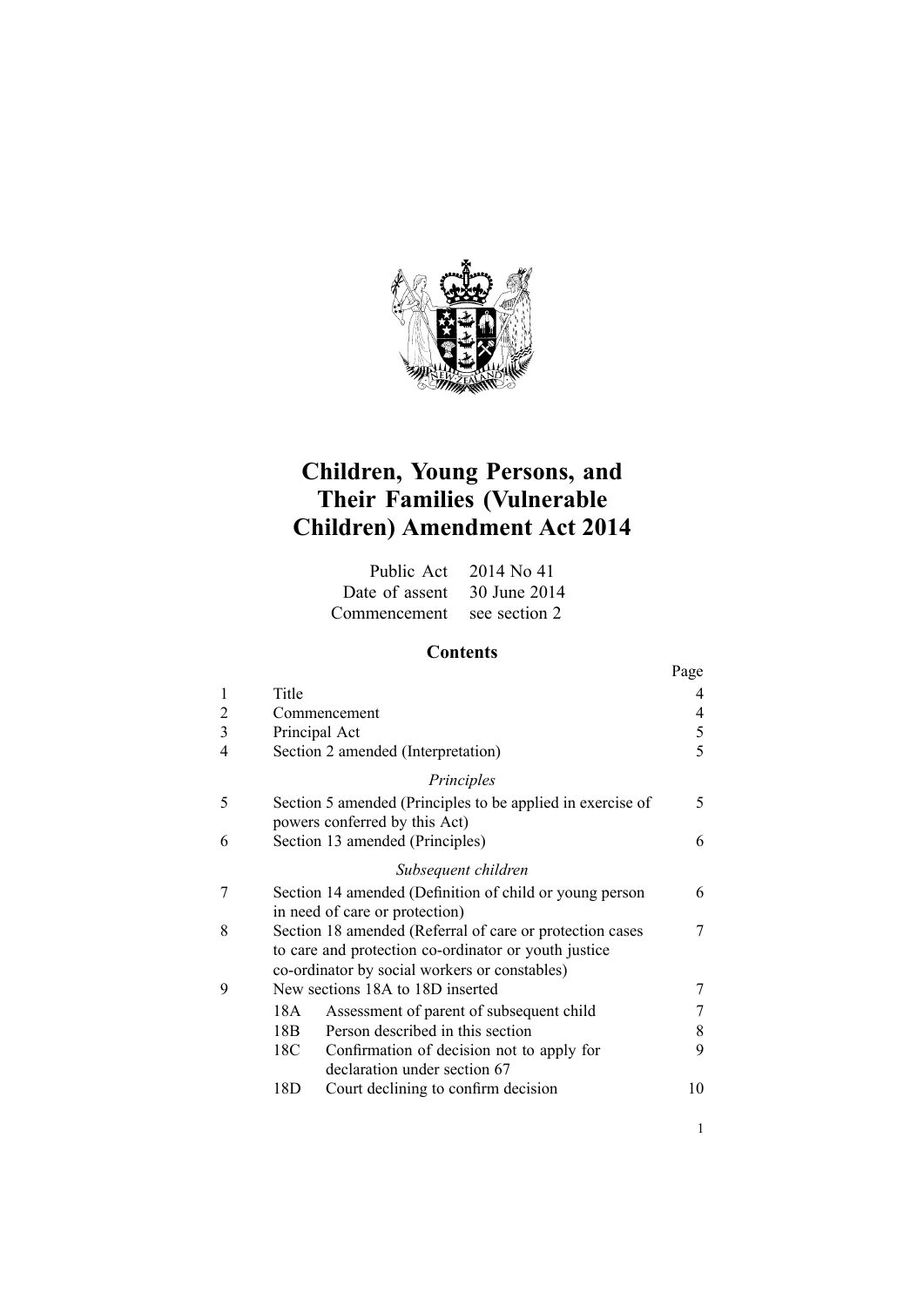| <b>Children, Young Persons, and Their Families</b><br>(Vulnerable Children) Amendment Act 2014 | 2014 No 41 |
|------------------------------------------------------------------------------------------------|------------|
|                                                                                                |            |

| 10 | Section 19 amended (Referral of care or protection cases<br>to care and protection co-ordinator by other persons or                                  | 11       |
|----|------------------------------------------------------------------------------------------------------------------------------------------------------|----------|
|    | by court)                                                                                                                                            |          |
|    | Family group conferences                                                                                                                             |          |
| 11 | Section 22 amended (Persons entitled to attend family<br>group conference)                                                                           | 11       |
| 12 | Section 23 amended (Care and protection co-ordinator<br>to ensure that relevant information and advice made<br>available to family group conference) | 11       |
| 13 | New section 29A inserted (Content of plan)                                                                                                           | 11       |
|    | Content of plan<br>29A                                                                                                                               | 11       |
| 14 | Section 34 amended (Chief executive to give effect to<br>decisions, recommendations, and plans of family group<br>conference)                        | 12       |
| 15 | Section 35 amended (Police to comply with decisions,<br>recommendations, and plans of family group conference)                                       | 12       |
| 16 | Section 36 amended (Family group conference may<br>reconvene to review its decisions, recommendations, and<br>plans)                                 | 12       |
|    | Subsequent children                                                                                                                                  |          |
| 17 | Section 67 amended (Grounds for declaration that child or<br>young person is in need of care or protection)                                          | 13       |
|    | Permanent caregivers                                                                                                                                 |          |
| 18 | New section 86B inserted (No services orders in respect<br>of permanent caregivers)                                                                  | 14       |
|    | 86B<br>No services orders in respect of permanent<br>caregivers                                                                                      | 14       |
| 19 | New section 92A inserted (Restriction on support orders<br>where there is permanent caregiver)                                                       | 14       |
|    | 92A<br>Restriction on support orders where there is<br>permanent caregiver                                                                           | 14       |
|    | Special guardians                                                                                                                                    |          |
| 20 | Section 107 amended (Person in whose custody child or<br>young person is placed may determine access rights in<br>absence of court order)            | 15       |
| 21 | Section 110 replaced (Guardianship orders)                                                                                                           | 15       |
|    | Guardianship orders<br>110                                                                                                                           | 15       |
| 22 | Application for change of guardianship order<br>110A<br>New sections 113A and 113B inserted                                                          | 16<br>17 |
|    |                                                                                                                                                      |          |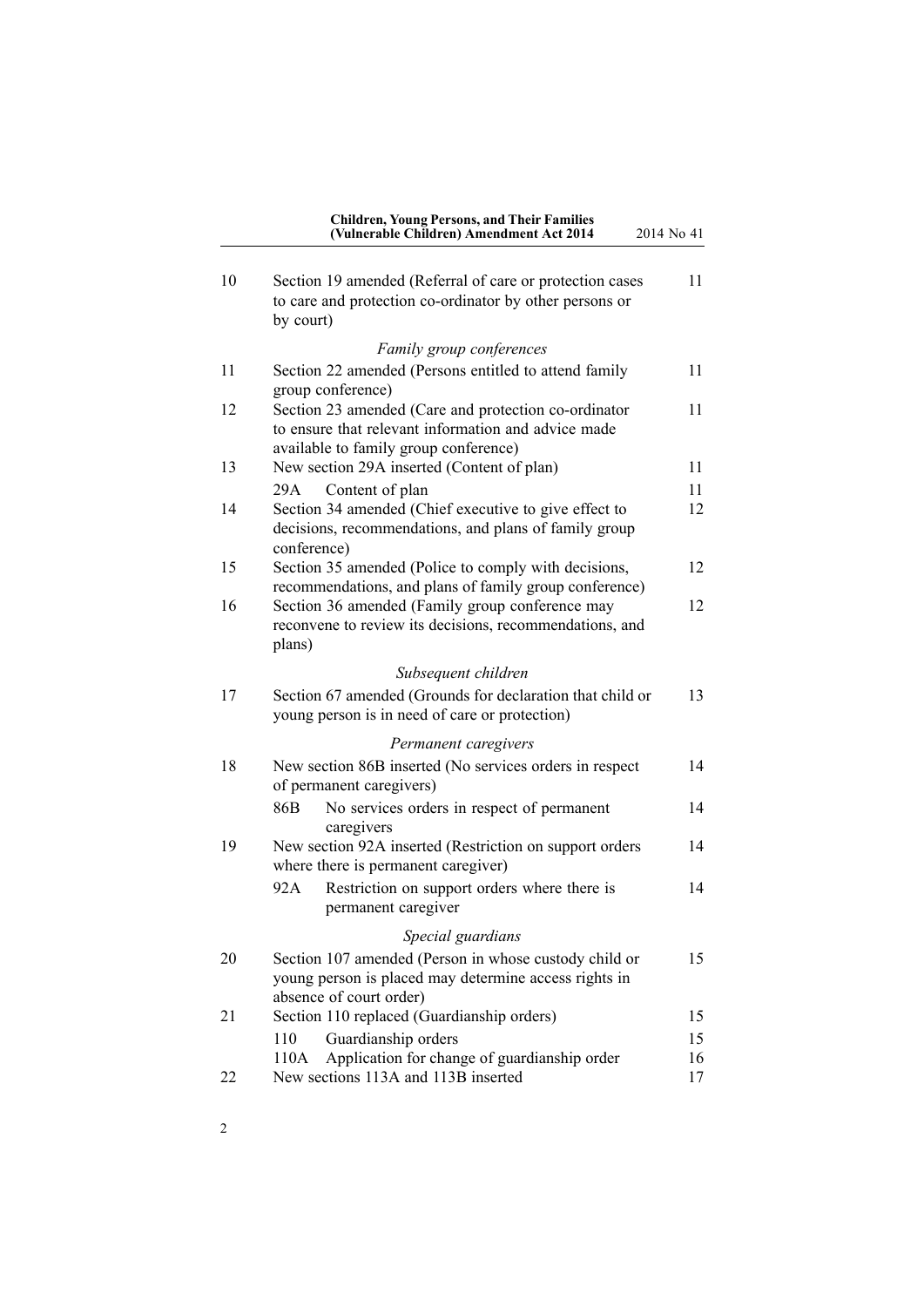#### 2014 No 41 **Children, Young Persons, and Their Families (Vulnerable Children) Amendment Act 2014**

|    | 113A          | Special guardianship orders                                                                                                                                | 17 |
|----|---------------|------------------------------------------------------------------------------------------------------------------------------------------------------------|----|
|    | 113B          | Effect of special guardianship order                                                                                                                       | 17 |
| 23 |               | Section 125 amended (Application for variation or<br>discharge of orders made under this Part)                                                             | 19 |
| 24 |               | Section 128 amended (Court to obtain and consider plan<br>for child or young person before making certain orders)                                          | 20 |
|    |               | Plans and agreements                                                                                                                                       |    |
| 25 |               | Section 130 amended (Content of plans)                                                                                                                     | 20 |
| 26 |               | Section 135 amended (Review of plan)                                                                                                                       | 21 |
| 27 | service, etc) | Section 140 amended (Agreements for extended care of<br>children and young persons by chief executive, iwi social                                          | 22 |
| 28 |               | Section 141 amended (Agreements for extended care of<br>severely disabled children and young persons)                                                      | 22 |
| 29 |               | Section 145 amended (Agreement not to be made without<br>approval of family group conference)                                                              | 22 |
| 30 | agreements)   | Section 147 amended (Further restrictions on making                                                                                                        | 23 |
|    |               | Reports by social workers                                                                                                                                  |    |
| 31 |               | Section 186 amended (Report by social worker)                                                                                                              | 23 |
|    |               | Related amendments to youth justice provisions                                                                                                             |    |
| 32 |               | Section 261 amended (Family group conference may<br>make decisions, recommendations, and plans relating to<br>care or protection of child or young person) | 25 |
| 33 |               | Section 267 amended (Enforcement agencies to comply<br>with decisions, recommendations, and plans of family<br>group conference)                           | 25 |
| 34 | conference)   | Section 268 amended (Chief executive to give effect to<br>decisions, recommendations, and plans of family group                                            | 25 |
| 35 | plans)        | Section 270 amended (Family group conference may<br>reconvene to review its decisions, recommendations, and                                                | 25 |
|    |               | Achieving independence                                                                                                                                     |    |
| 36 |               | New section 386A and cross-heading inserted                                                                                                                | 26 |
|    |               | Transition from care to independence                                                                                                                       |    |
|    | 386A          | Advice and assistance for people moving from<br>care to independence                                                                                       | 26 |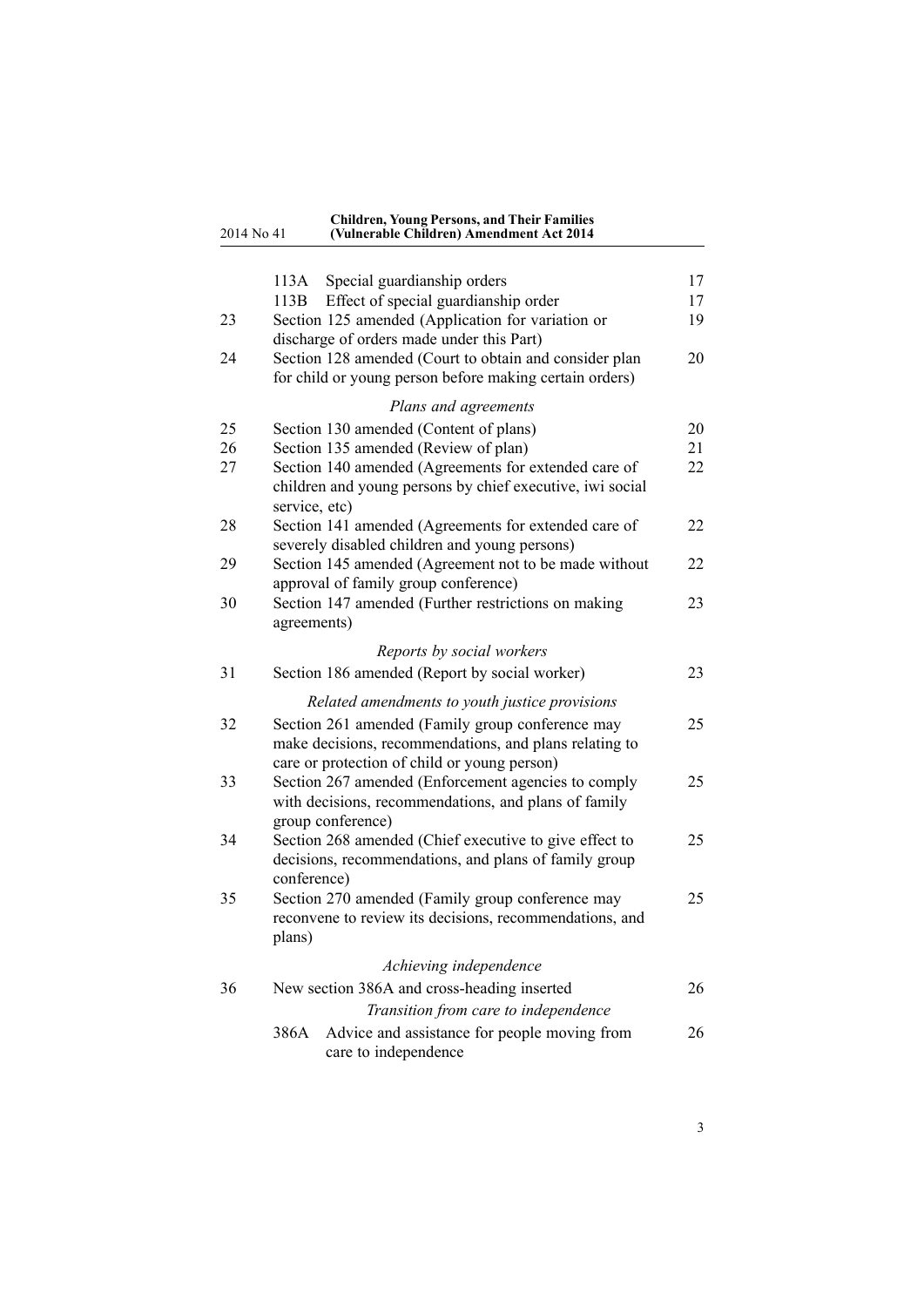<span id="page-3-0"></span>

| s <sub>1</sub> | <b>Children, Young Persons, and Their Families</b><br>(Vulnerable Children) Amendment Act 2014                                         | 2014 No 41 |
|----------------|----------------------------------------------------------------------------------------------------------------------------------------|------------|
|                | Permanent caregivers                                                                                                                   |            |
| 37             | New section 388A inserted (Financial and other assistance<br>to permanent caregivers)                                                  | 28         |
|                | 388A Financial and other assistance to permanent<br>caregivers                                                                         | 28         |
| 38             | Section 389 amended (Financial and other assistance in<br>other cases)                                                                 | 29         |
| 39             | New sections 389A and 389B inserted                                                                                                    | 29         |
|                | Review of decisions about financial or other<br>389A<br>assistance to permanent caregivers                                             | 29         |
|                | Appeal against decisions about financial or other<br>389B<br>assistance to permanent caregivers                                        | 30         |
|                | Appointments outside State Sector Act 1988                                                                                             |            |
| 40             | Section 423 amended (Appointment of care and protection<br>co-ordinators)                                                              | 31         |
| 41             | Section 425 amended (Appointment of youth justice<br>co-ordinators)                                                                    | 32         |
| 42             | Section 427 amended (Delegation of functions of care<br>and protection co-ordinator or youth justice co-ordinator<br>to social worker) | 32         |
|                | Related amendment to Care of Children Act 2004                                                                                         |            |
| 43             | Amendment to Care of Children Act 2004                                                                                                 | 33         |
|                | Revocation of appointment as guardian<br>29A                                                                                           | 33         |

# **The Parliament of New Zealand enacts as follows:**

**1 Title**

This Act is the Children, Young Persons, and Their Families (Vulnerable Children) Amendment Act 2014.

# **2 Commencement**

- (1) This Act comes into force on the day after the date on which it receives the Royal assent, excep<sup>t</sup> as provided in subsections (2) and (3).
- (2) [Sections](#page-4-0) 4, 7 to [27](#page-5-0), [29\(3\)](#page-21-0), and [30](#page-22-0) to 43 come into force on <sup>a</sup> date or dates to be appointed by the Governor-General by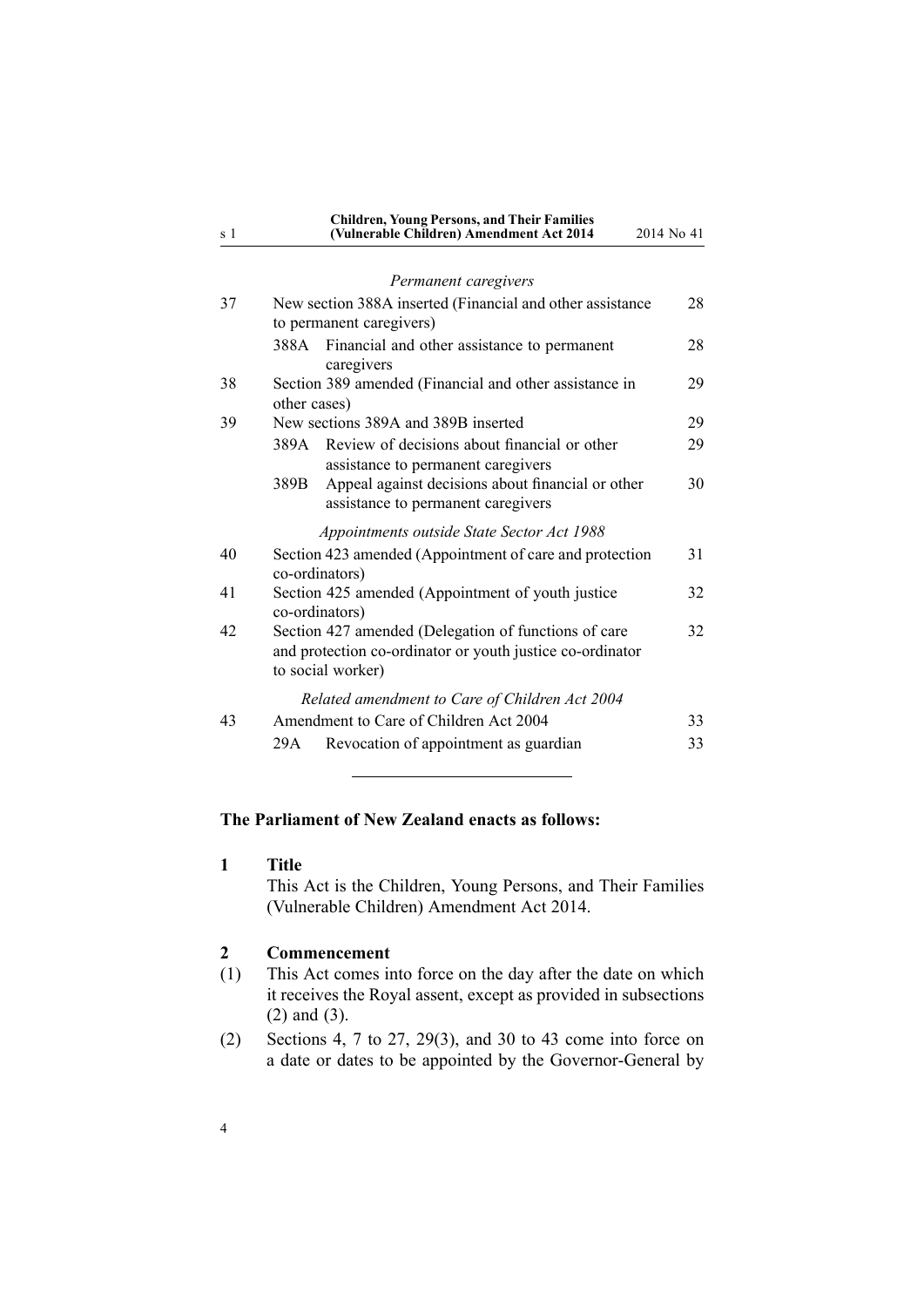<span id="page-4-0"></span>Order in Council, and 1 or more Orders in Council may be made appointing different dates for different provisions.

(3) Any provision not brought into force earlier comes into force 2 years after the date on which this Act receives the Royal assent.

#### **3 Principal Act**

This Act amends the [Children,](http://prd-lgnz-nlb.prd.pco.net.nz/pdflink.aspx?id=DLM147087) Young Persons, and Their Families Act [1989](http://prd-lgnz-nlb.prd.pco.net.nz/pdflink.aspx?id=DLM147087) (the **principal Act**).

### **4 Section 2 amended (Interpretation)**

In [section](http://prd-lgnz-nlb.prd.pco.net.nz/pdflink.aspx?id=DLM147094) 2(1), insert in their appropriate alphabetical order: "**permanen<sup>t</sup> caregiver**, in relation to <sup>a</sup> child or young person, means—

- "(a) <sup>a</sup> special guardian; or
- "(b) <sup>a</sup> person—
	- "(i) appointed as <sup>a</sup> guardian of the child or young person under section 27 of the Care of Children Act 2004, where that appointment was made in substitution for an order under section 78, 101, or 110 of this Act, or for an agreement under section 140 of this Act; and
	- "(ii) who hasthe day-to-day care of the child or young person pursuan<sup>t</sup> to <sup>a</sup> parenting order made under section 48 of the Care of Children Act 2004 or because there is no other guardian who has the day-to-day care of the child or young person

"**special guardian** means <sup>a</sup> guardian of <sup>a</sup> child or young person appointed under section 110 who is appointed as <sup>a</sup> special guardian under section 113A

"**subsequent child** means <sup>a</sup> child, born or unborn, who has <sup>a</sup> paren<sup>t</sup> who is <sup>a</sup> person described in section 18B".

# *Principles*

**5 Section 5 amended (Principles to be applied in exercise of powers conferred by this Act)**

After [section](http://prd-lgnz-nlb.prd.pco.net.nz/pdflink.aspx?id=DLM149440) 5(f), insert: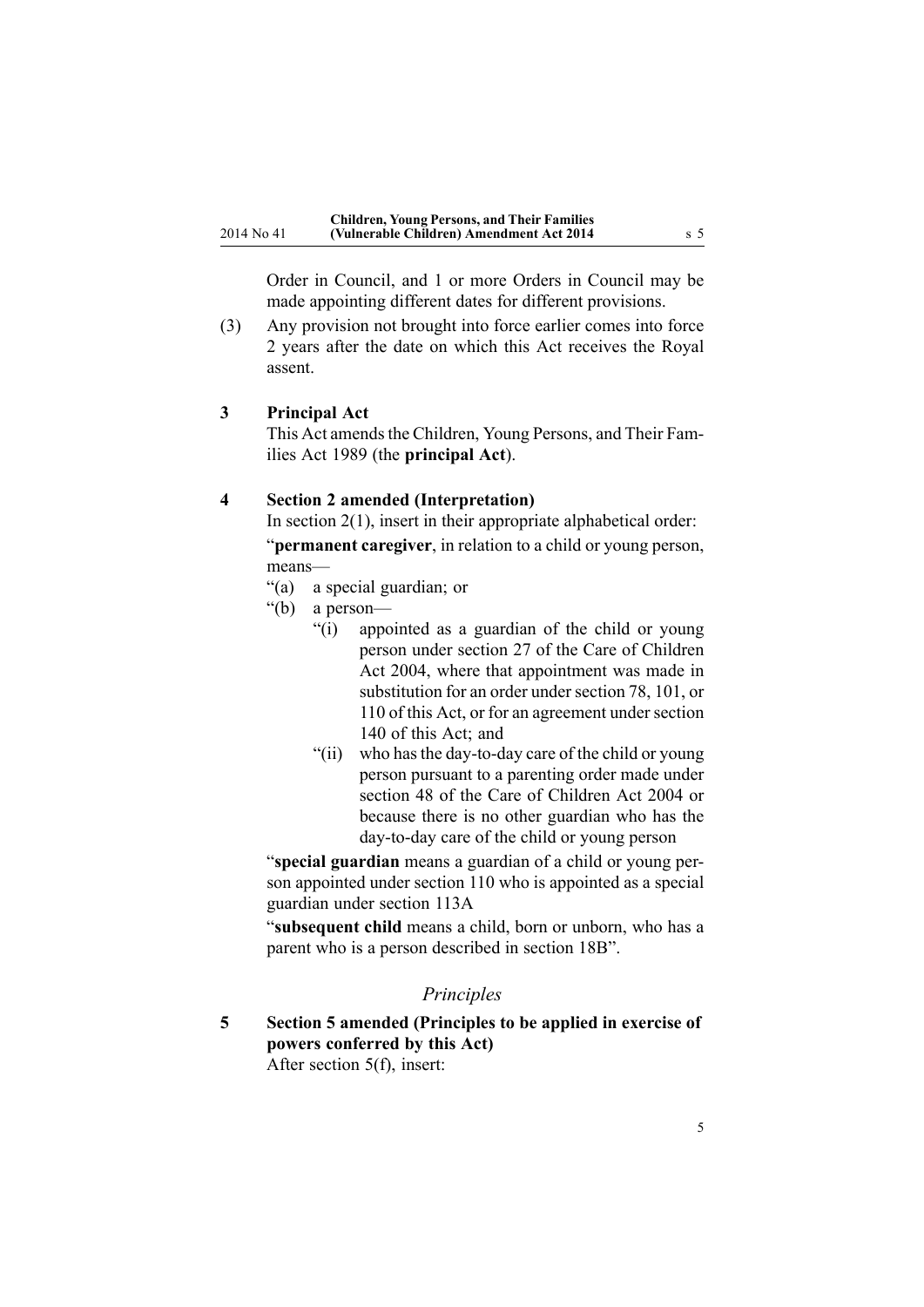<span id="page-5-0"></span>"(g) the principle that decisions affecting <sup>a</sup> child or young person should be made by adopting <sup>a</sup> holistic approach that takes into consideration, without limitation, the child's or young person's age, identity, cultural connections, education, and health."

#### **6 Section 13 amended (Principles)**

- (1) Below the heading to [section](http://prd-lgnz-nlb.prd.pco.net.nz/pdflink.aspx?id=DLM149454) 13, insert as subsection (1):
- "(1) Every court or person exercising powers conferred by or under this Part, Part 3 or 3A, or sections 341 to 350, must adopt, as the first and paramoun<sup>t</sup> consideration, the welfare and interests of the relevant child or young person (as required by section 6)."
- (2) In [section](http://prd-lgnz-nlb.prd.pco.net.nz/pdflink.aspx?id=DLM149454) 13, replace "Subject to sections 5 and 6, any court which, or person who, exercises any powers conferred by or under this Part or Part 3 or Part 3A or sections 341 to 350 shall be guided by the following principles:" with "In determining the welfare and interests of <sup>a</sup> child or young person, the court or person must be guided by the principle that children and young people must be protected from harm and have their rights upheld, and also the principles in section 5 as well as the following principles:".
- (3) Repeal [section](http://prd-lgnz-nlb.prd.pco.net.nz/pdflink.aspx?id=DLM149454) 13(a).

#### *Subsequent children*

**7 Section 14 amended (Definition of child or young person in need of care or protection)**

After section [14\(1\)\(b\)](http://prd-lgnz-nlb.prd.pco.net.nz/pdflink.aspx?id=DLM149457), insert:

"(ba) the child is <sup>a</sup> subsequent child of <sup>a</sup> paren<sup>t</sup> to whom section 18A applies, and the paren<sup>t</sup> has not demonstrated to the satisfaction of <sup>a</sup> social worker (under section 18A) or the court (under section 18C) that he or she meets the requirements of section 18A(3); or".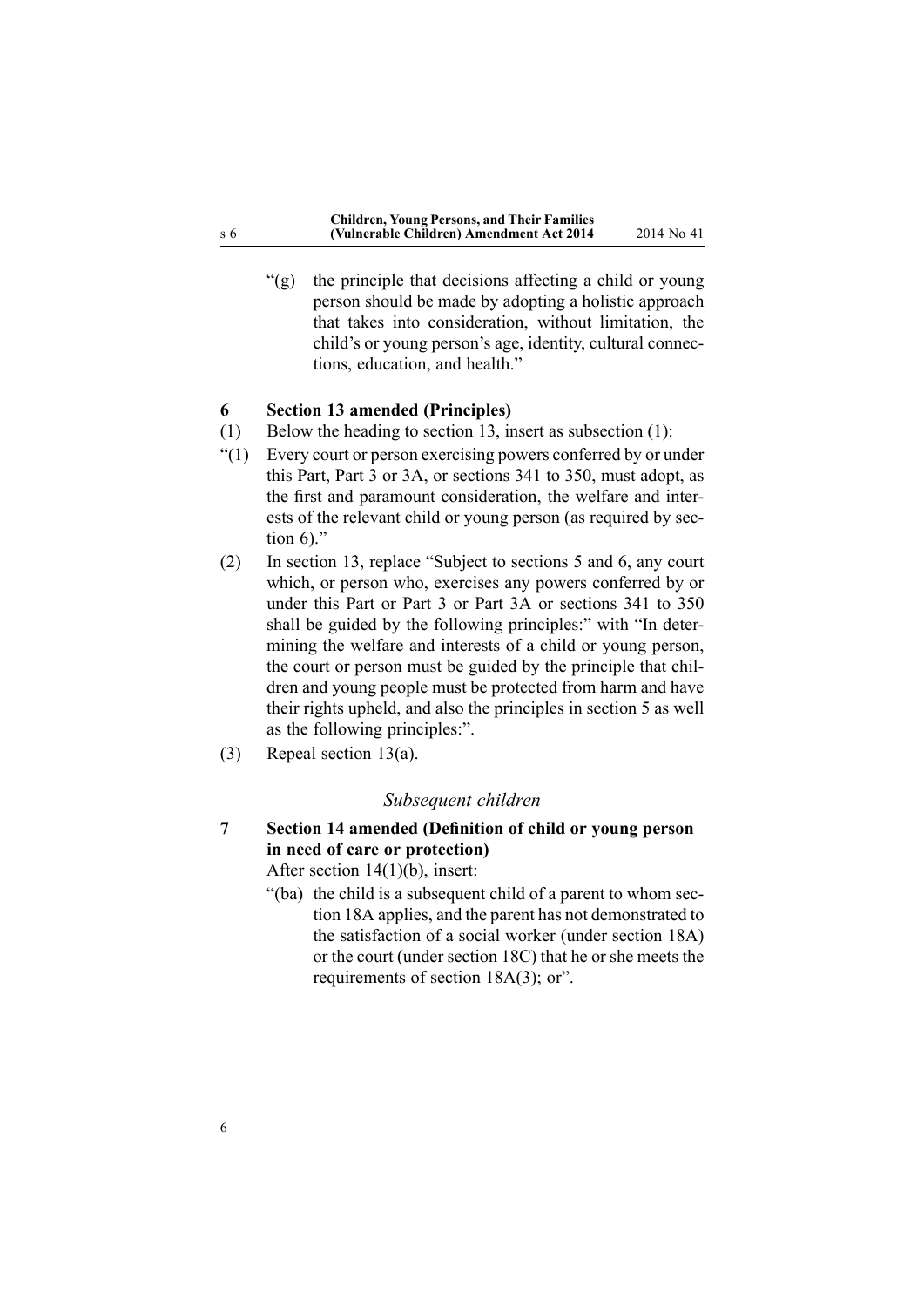<span id="page-6-0"></span>**8 Section 18 amended (Referral of care or protection cases to care and protection co-ordinator or youth justice co-ordinator by social workers or constables)** In [section](http://prd-lgnz-nlb.prd.pco.net.nz/pdflink.aspx?id=DLM149472) 18(1), replace "specified in section  $14(1)(e)$ " with "specified in section  $14(1)(ba)$  or  $(e)$ ".

# **9 New sections 18A to 18D inserted** After [section](http://prd-lgnz-nlb.prd.pco.net.nz/pdflink.aspx?id=DLM149472) 18, insert:

# "**18A Assessment of parent of subsequent child**

- "(1) This section applies to <sup>a</sup> person who—
	- "(a) is <sup>a</sup> person described in section 18B; and
	- "(b) is the paren<sup>t</sup> of <sup>a</sup> subsequent child; and
	- "(c) has, or is likely to have, the care or custody of the subsequen<sup>t</sup> child; and
	- "(d) is not a person to whom subsection  $(7)$  applies.
- $(2)$  If a social worker believes on reasonable grounds that a person is <sup>a</sup> person to whom this section applies, the social worker must, after informing the person (where practicable) that he or she is to be assessed under this section, assess whether the person meets the requirements of subsection (3) in respec<sup>t</sup> of the subsequent child.
- "(3) A person meets the requirements of this subsection if,—
	- "(a) in <sup>a</sup> case where the parent's own act or omission led to him or her being <sup>a</sup> person described in section 18B, the paren<sup>t</sup> is unlikely to inflict on the subsequent child the kind of harm that led to the paren<sup>t</sup> being so described; or
	- "(b) in any other case, the paren<sup>t</sup> is unlikely to allow the kind of harm that led to the paren<sup>t</sup> being <sup>a</sup> person described in section 18B to be inflicted on the subsequent child.
- "(4) Following the assessment,—
	- "(a) if subsection (5) applies, the social worker must apply for <sup>a</sup> declaration under section 67 that the subsequent child is in need of care or protection on the ground in section  $14(1)(ba)$ ; or
	- "(b) in any other case, the social worker must decide not to apply as described in paragraph (a), and must instead apply under section 18C for confirmation of the decision not to apply under section 67.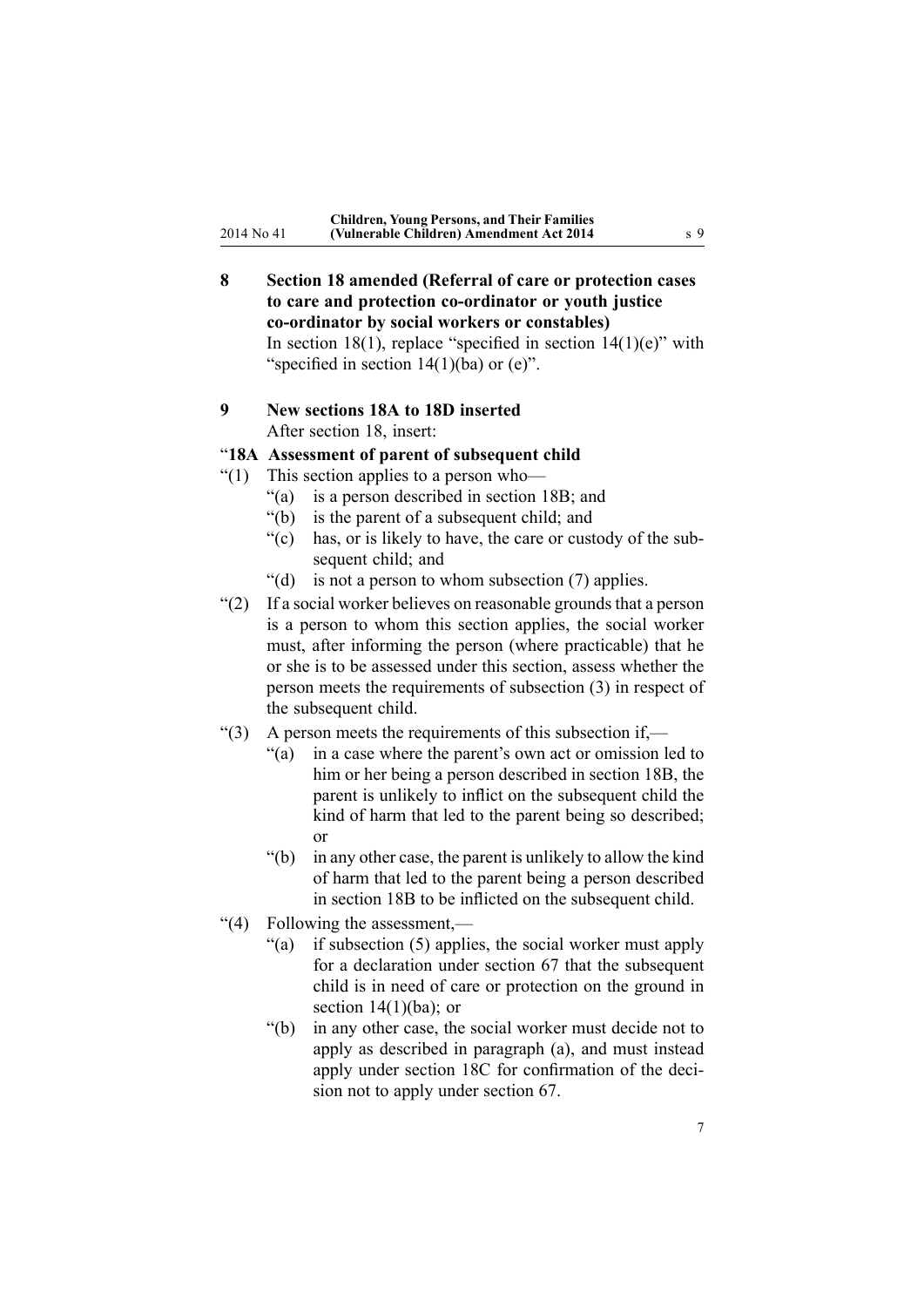| <b>Children, Young Persons, and Their Families</b> |             |
|----------------------------------------------------|-------------|
| (Vulnerable Children) Amendment Act 2014           | 2014 No. 41 |

- <span id="page-7-0"></span>"(5) The social worker must apply as described in subsection  $(4)(a)$ if the social worker is not satisfied that the person, following assessment under this section, has demonstrated that he or she meets the requirements of subsection (3).
- "(6) No family group conference need be held before any application referred to in subsection (4) is made to the court, and nothing in section 70 applies.
- "(7) This subsection applies to the paren<sup>t</sup> of <sup>a</sup> subsequent child if, since he or she last became <sup>a</sup> person described in section  $18B -$ 
	- "(a) the paren<sup>t</sup> has been assessed under this section by <sup>a</sup> social worker in relation to <sup>a</sup> subsequent child and, following that assessment,—
		- "(i) the court has confirmed, under section 18C, <sup>a</sup> decision made under subsection (4)(b); or
		- "(ii) the social worker applied for <sup>a</sup> declaration under section 67 that the child was in need of care or protection on the ground in section 14(1)(ba), but the application was refused on the ground that the court was satisfied that the parent had demonstrated that he or she met the requirements of subsection (3); or
	- "(b) the paren<sup>t</sup> was, before this section came into force, subject to an investigation carried out by <sup>a</sup> social worker under section 17 in relation to <sup>a</sup> child who would, at that time, have fallen within the definition of <sup>a</sup> subsequen<sup>t</sup> child, and the social worker did not at that time form the belief that the child was in need of care or protection on a ground in section  $14(1)(a)$  or (b).

#### "**18B Person described in this section**

- "(1) A person described in this section is <sup>a</sup> person—
	- "(a) who has been convicted under the Crimes Act 1961 of the murder, manslaughter, or infanticide of <sup>a</sup> child or young person who was in his or her care or custody at the time of the child's or young person's death; or
	- "(b) who has had the care of <sup>a</sup> child or young person removed from him or her on the basis described in subsection  $(2)(a)$  and  $(b)$  and, in accordance with subsec-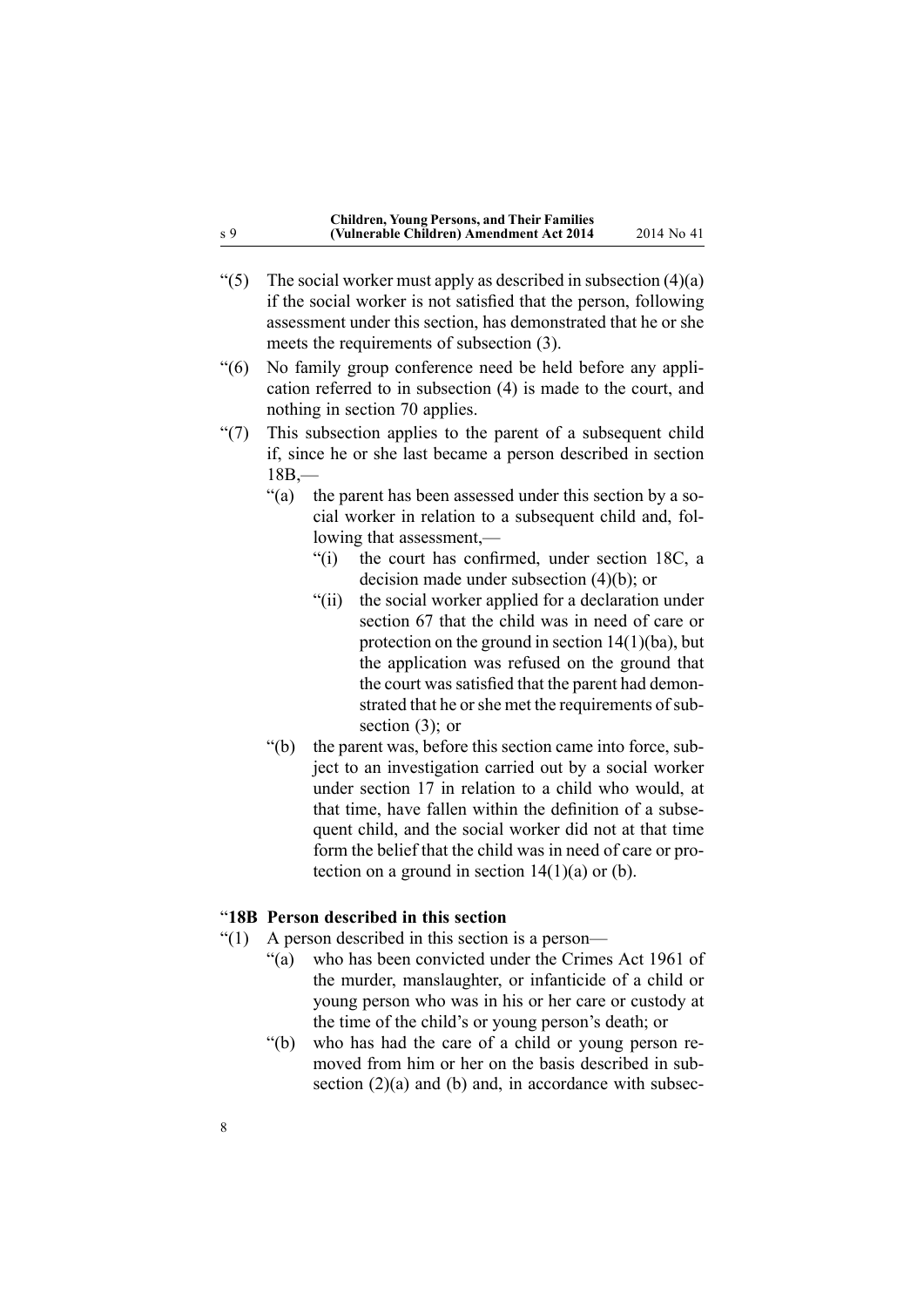tion (2)(c), there is no realistic prospec<sup>t</sup> that the child or young person will be returned to the person's care.

- <span id="page-8-0"></span>"(2) Subsection  $(1)(b)$  applies, in relation to a child or young person removed from the care of <sup>a</sup> person, if—
	- "(a) the court has declared under section 67, or <sup>a</sup> family group conference has agreed, that the child or young person is in need of care or protection on <sup>a</sup> ground in section  $14(1)(a)$  or (b); and
	- "(b) the court has made an order under section  $101$  (not being an order to which section 102 applies) or 110 of this Act, or under section 48 of the Care of Children Act 2004; and
	- "(c) the court has determined (whether at the time of the order referred to in paragraph (b) or subsequently), or, as the case requires, the family group conference has agreed, that there is no realistic prospec<sup>t</sup> that the child or young person will be returned to the person's care.
- "(3) If <sup>a</sup> person is <sup>a</sup> person described in this section on more than 1 of the grounds listed in subsection (1), the references in section 18A(3) to the kind of harm that led <sup>a</sup> person to being <sup>a</sup> person described in this section is taken to be <sup>a</sup> reference to any or all of those kinds of harm.

#### "**18C Confirmation of decision not to apply for declaration under section 67**

- "(1) An application under this section for confirmation of <sup>a</sup> decision under section 18A(4)(b) relating to the paren<sup>t</sup> of <sup>a</sup> subsequen<sup>t</sup> child must include—
	- "(a) information showing that the person is <sup>a</sup> person to whom section 18A applies; and
	- "(b) an affidavit, signed by the social worker, setting out the circumstances of the application and the reasons for the social worker's belief that the paren<sup>t</sup> meets the requirements of section 18A(3).
- "(2) The application must be served in accordance with section 152(1) as if it were an application for <sup>a</sup> declaration under section 67.
- "(3) When considering the application, the court may (but need not) give any person an opportunity to be heard on the application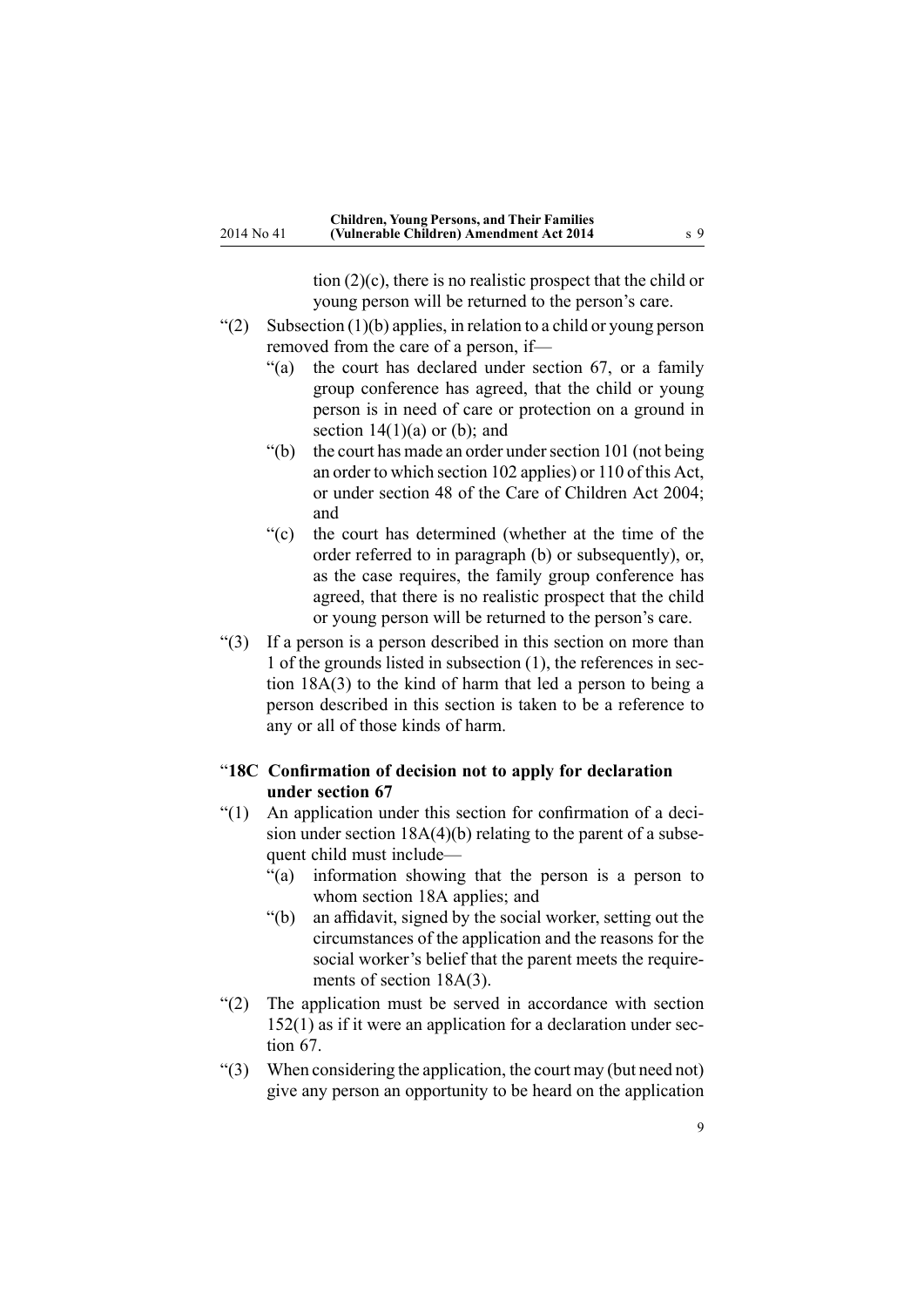<span id="page-9-0"></span>and, if it does, may appoint <sup>a</sup> barrister or solicitor (under section 159) to represen<sup>t</sup> the subsequent child.

- "(4) After considering the application, the court may,—
	- "(a) if subsection  $(5)$  applies, confirm the social worker's decision under section 18A(4)(b) not to apply for <sup>a</sup> declaration under section 67; or
	- "(b) decline to confirm the social worker's decision under section 18A(4)(b), in which case section 18D applies; or
	- "(c) dismiss the application on the ground that it does not relate to <sup>a</sup> person to whom section 18A applies; or
	- "(d) adjourn the hearing and require the social worker to—
		- "(i) provide such information as the court specifies, within the period specified by the court; or
		- "(ii) reconsider all or any aspec<sup>t</sup> of the assessment and repor<sup>t</sup> to the court within <sup>a</sup> period specified by the court.
- "(5) The court may confirm the decision of <sup>a</sup> social worker under section 18A(4)(b) only if it is satisfied, on the basis of the written material before it (and, if the court has heard any person under subsection (3), any other material heard), that the paren<sup>t</sup> in respec<sup>t</sup> of whom the application is made has demonstrated that he or she meets the requirements of section 18A(3).
- "(6) Except as provided in this section, nothing in Part 3 applies in respec<sup>t</sup> of an application for, or <sup>a</sup> decision of <sup>a</sup> court on, confirmation of <sup>a</sup> decision made under section 18A(4)(b).

# "**18D Court declining to confirm decision**

If, under section 18C(4)(b), the court declines to confirm <sup>a</sup> social worker's decision under section 18A(4)(b), the court must give written reasons for its decision, and the application for confirmation—

- "(a) must be treated as an application for <sup>a</sup> declaration under section 67 made by the chief executive on the ground in section  $14(1)(ba)$ , as if leave of the court had been granted under section 68(c); and
- "(b) must be served and heard in accordance with Part 3 and the rules of court, excep<sup>t</sup> that, although section 70 does not apply, if <sup>a</sup> family group conference is convened pur-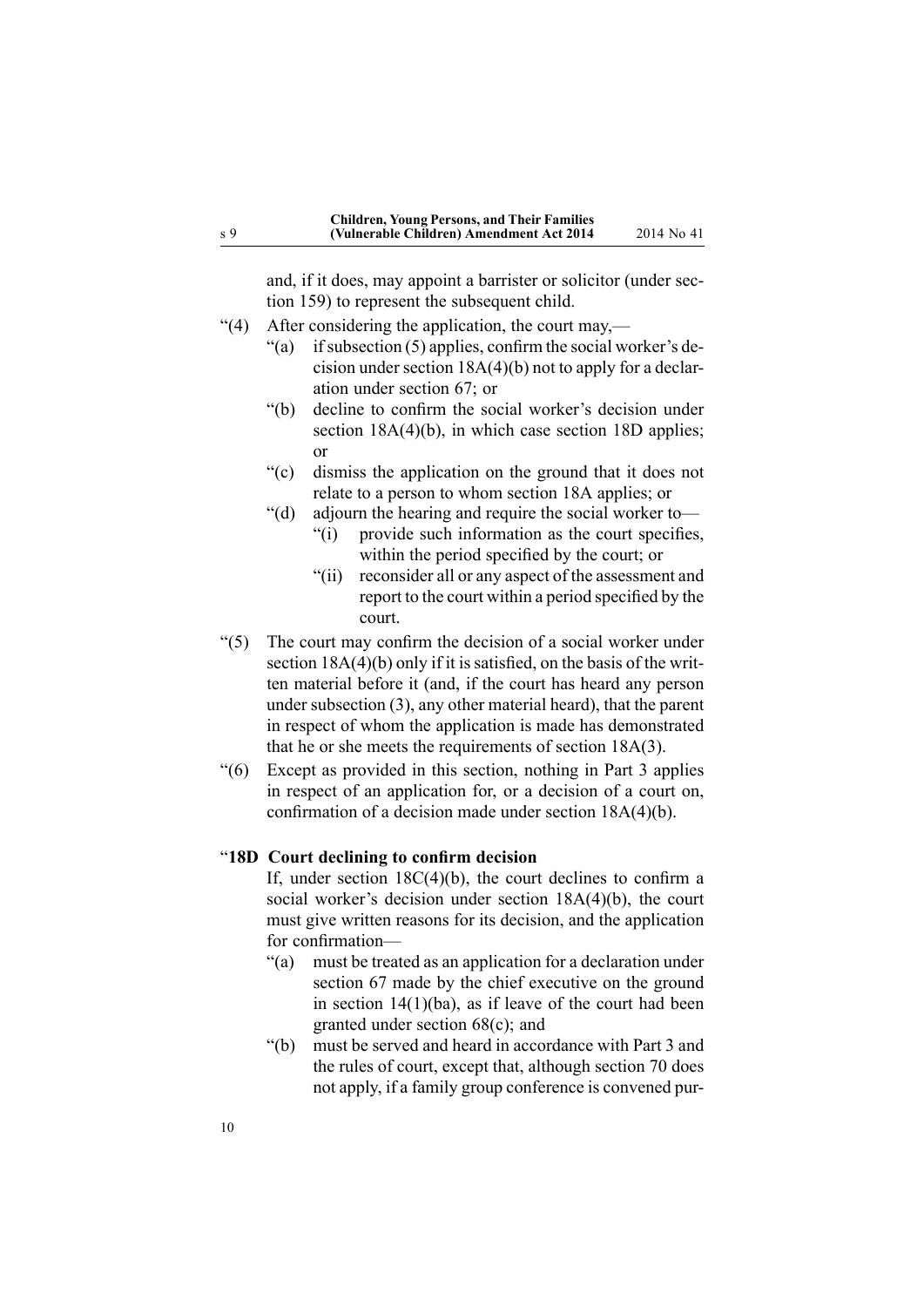<span id="page-10-0"></span>suant to section 72(3), the chief executive (or his or her representative) is entitled to attend the conference as if he or she were entitled to do so under section 22(1)(a) to  $(h)$ ."

# **10 Section 19 amended (Referral of care or protection cases to care and protection co-ordinator by other persons or by court)**

In [section](http://prd-lgnz-nlb.prd.pco.net.nz/pdflink.aspx?id=DLM149473) 19(1), after "section 14(1)", insert "(other than on the ground specified in section  $14(1)(ba)$ ".

# *Family group conferences*

# **11 Section 22 amended (Persons entitled to attend family group conference)**

After [section](http://prd-lgnz-nlb.prd.pco.net.nz/pdflink.aspx?id=DLM149480) 22(2), insert:

"(3) If <sup>a</sup> family group conference is reconvened to review <sup>a</sup> decision, recommendation, or plan, every person who, at the time of the reconvened conference, is <sup>a</sup> person to whom subsection (1) applies is entitled to attend the conference."

# **12 Section 23 amended (Care and protection co-ordinator to ensure that relevant information and advice made available to family group conference)** In [section](http://prd-lgnz-nlb.prd.pco.net.nz/pdflink.aspx?id=DLM149483)  $23(1)$ ,—

- (a) after "advice", insert "that the co-ordinator considers are"; and
- (b) after "functions", insert "(including information and advice relating to the health and education needs of every child or young person in respec<sup>t</sup> of whom the conference is convened)".

#### **13 New section 29A inserted (Content of plan)** After [section](http://prd-lgnz-nlb.prd.pco.net.nz/pdflink.aspx?id=DLM149489) 29, insert:

#### "**29A Content of plan**

- "(1) Every plan of which <sup>a</sup> written record is prepared under section 29(3) must, without limitation,—
	- "(a) specify, contain, or state all the matters listed in section  $130(1)$  (except as provided in section  $130(2)$ ); and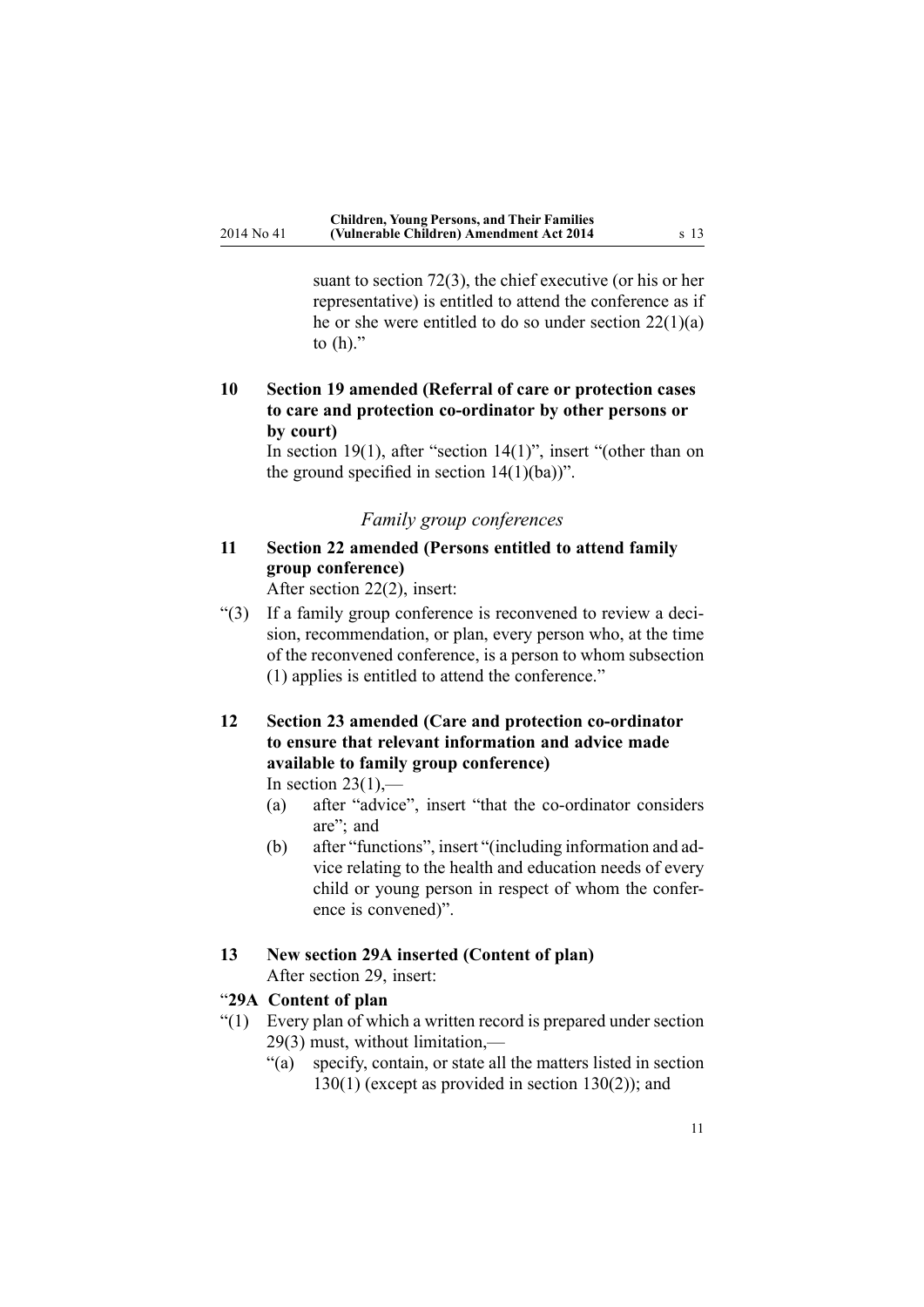"(b) specify <sup>a</sup> date by which the plan must be reviewed.

- <span id="page-11-0"></span>"(2) The review date referred to in subsection  $(1)(b)$  must be,—
	- "(a) if the plan relates to <sup>a</sup> child under the age of 7 years, within 6 months after the date on which the plan comes into effect in accordance with section 30; or
	- "(b) in any other case, within 12 months after that date."

# **14 Section 34 amended (Chief executive to give effect to decisions, recommendations, and plans of family group conference)**

In [section](http://prd-lgnz-nlb.prd.pco.net.nz/pdflink.aspx?id=DLM149495) 34(1), replace "it is clearly impracticable" with "the chief executive considers that it is impracticable, unreasonable,".

**15 Section 35 amended (Police to comply with decisions, recommendations, and plans of family group conference)** In [section](http://prd-lgnz-nlb.prd.pco.net.nz/pdflink.aspx?id=DLM149497) 35, replace "it is clearly impracticable" with "the Police consider that it is impracticable, unreasonable,".

# **16 Section 36 amended (Family group conference may reconvene to review its decisions, recommendations, and plans)**

- (1) In the heading to [section](http://prd-lgnz-nlb.prd.pco.net.nz/pdflink.aspx?id=DLM149498) 36, replace "**may**" with "**to**".
- (2) Replace [section](http://prd-lgnz-nlb.prd.pco.net.nz/pdflink.aspx?id=DLM149498) 36(1) with:
- "(1) For the purpose of reviewing <sup>a</sup> decision, recommendation, or plan made or formulated by <sup>a</sup> family group conference, the care and protection co-ordinator who convened the conference—
	- "(a) must (subject to subsection  $(1A)$ ) reconvene the conference on or before the review date (if any) specified in the plan; and
	- "(b) must reconvene the conference if required to do so, in accordance with subsection (1B), by <sup>a</sup> social worker; and
	- "(c) must reconvene the conference if required to do so, in accordance with subsection (1B), by an iwi social service, <sup>a</sup> cultural social service, or <sup>a</sup> child and family suppor<sup>t</sup> service, but only if that service—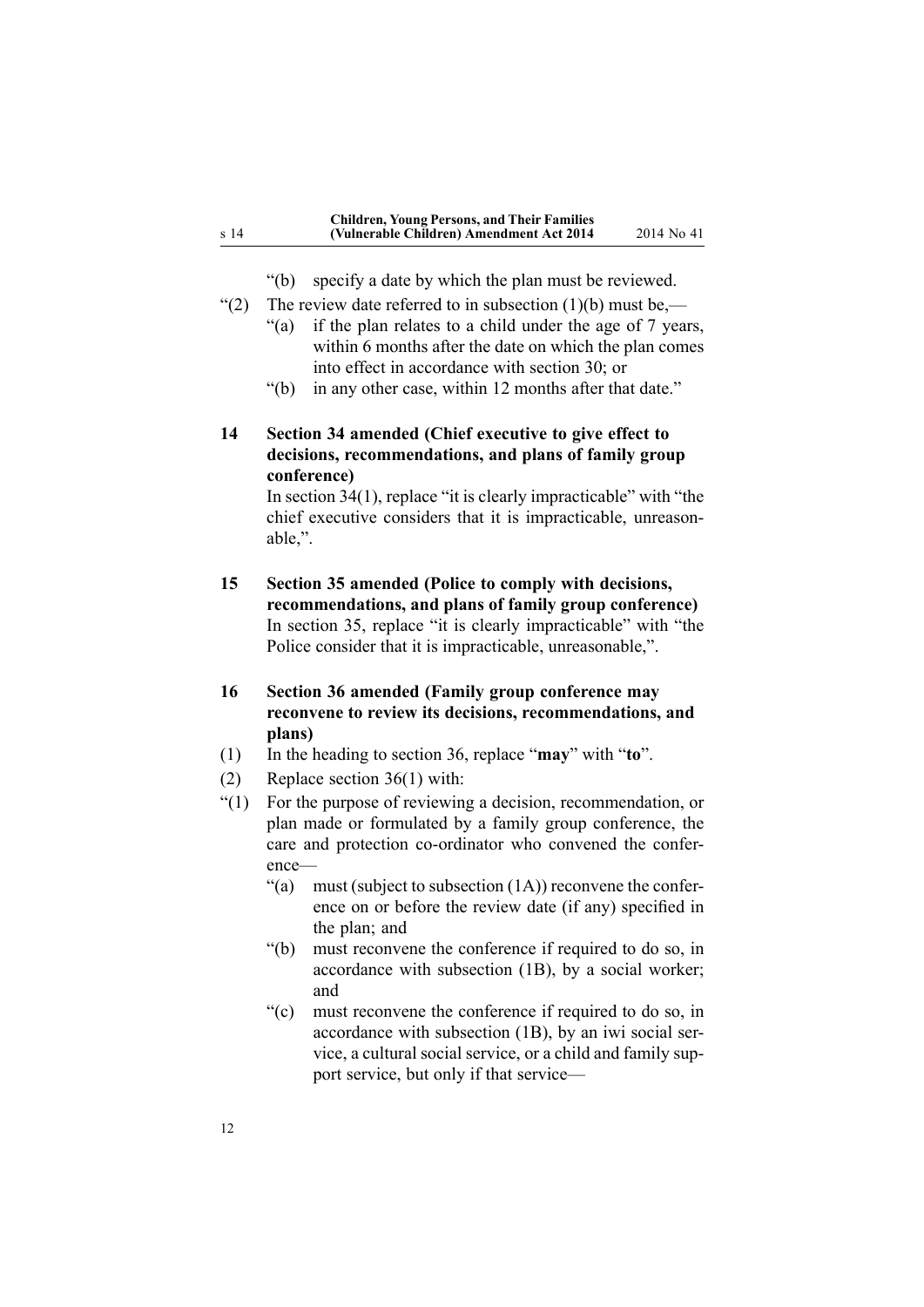- <span id="page-12-0"></span>"(i) was the body or organisation that referred the relevant child or young person to <sup>a</sup> care and protection co-ordinator under section 19; or
- "(ii) is <sup>a</sup> body or organisation directly involved in the implementation of the decision, recommendation, or plan to be considered; and
- "(d) may reconvene the conference, at any time, at the co-ordinator's own motion or at the reques<sup>t</sup> of at least 2 members of the conference that made or formulated the decision, recommendation, or plan under review.
- "(1A) Subsection  $(1)(a)$  does not apply if—
	- "(a) the care and protection co-ordinator, after consulting the social worker, is of the view that no further action under the plan is required; or
	- "(b) before the review date, <sup>a</sup> court makes any of the following orders in respec<sup>t</sup> of the child or young person to whom the plan relates:
		- "(i) <sup>a</sup> services order under section 86:
		- "(ii) <sup>a</sup> suppor<sup>t</sup> order under section 91:
		- "(iii) <sup>a</sup> custody order (other than an interim order) under section 101:
		- "(iv) <sup>a</sup> guardianship order under section 110 that appoints any person asthe sole guardian of the child or young person:
		- "(v) <sup>a</sup> special guardianship order under section 113A.
- "(1B) A social worker, or a service referred to in subsection  $(1)(c)$ , may require <sup>a</sup> care and protection co-ordinator to reconvene <sup>a</sup> family group conference under subsection (1)(b) or (c) only if the social worker or service is satisfied that there has been <sup>a</sup> change of circumstances such that the decision, recommendation, or plan no longer adequately addresses the needs of the child or young person to whom it relates."

#### *Subsequent children*

**17 Section 67 amended (Grounds for declaration that child or young person is in need of care or protection)** In [section](http://prd-lgnz-nlb.prd.pco.net.nz/pdflink.aspx?id=DLM150051) 67, insert as subsection (2):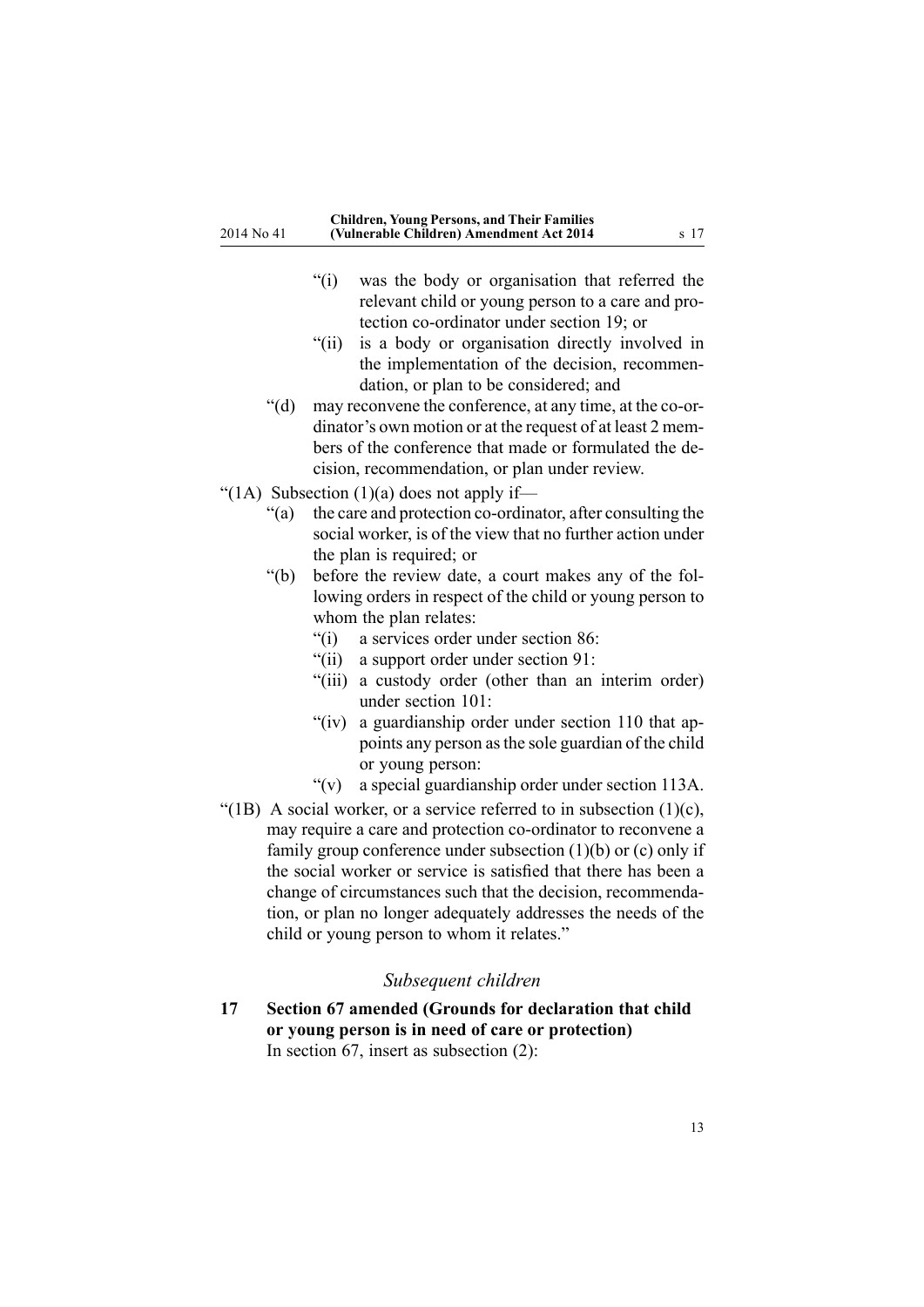<span id="page-13-0"></span>"(2) However, on an application under section  $18A(4)(a)$  or  $18D$  in relation to <sup>a</sup> person to whom section 18A applies, if the court is satisfied that the subsequent child is in need of care or protection on the ground in section 14(1)(ba), it must make the declaration unless it is satisfied that the paren<sup>t</sup> has demonstrated that he or she meets the requirements of section 18A(3)."

#### *Permanent caregivers*

**18 New section 86B inserted (No services orders in respect of permanent caregivers)**

After [section](http://prd-lgnz-nlb.prd.pco.net.nz/pdflink.aspx?id=DLM150092) 86A, insert:

"**86B No services orders in respect of permanent caregivers**

- $''(1)$  Despite sections 86 and 86A, a court must not make a services order or an interim services order under either of those sections in respec<sup>t</sup> of—
	- "(a) <sup>a</sup> person who is, or is to be made, <sup>a</sup> permanen<sup>t</sup> caregiver of <sup>a</sup> child or young person; or
	- "(b) <sup>a</sup> child or young person who is, or is to be, in the care of <sup>a</sup> permanen<sup>t</sup> caregiver.
- "(2) If <sup>a</sup> services order or an interim services order in respec<sup>t</sup> of <sup>a</sup> permanen<sup>t</sup> caregiver, or in respec<sup>t</sup> of <sup>a</sup> child or young person in the care of <sup>a</sup> permanen<sup>t</sup> caregiver, is in force on the date on which this section comes into force,—
	- "(a) on and from that date, sections 134 to 137 have no effect so far as they relate to the order; and
	- "(b) the order ceases to have effect on the date on which it is next due for review."
- **19 New section 92A inserted (Restriction on support orders where there is permanent caregiver)** After [section](http://prd-lgnz-nlb.prd.pco.net.nz/pdflink.aspx?id=DLM150405) 92, insert:
- "**92A Restriction on support orders where there is permanent caregiver**
- "(1) A court must not make <sup>a</sup> suppor<sup>t</sup> order or an interim suppor<sup>t</sup> order under section 91 or 92 of <sup>a</sup> kind referred to in subsection (2) in respec<sup>t</sup> of <sup>a</sup> child or young person who is, or who is to be, in the care of <sup>a</sup> permanen<sup>t</sup> caregiver.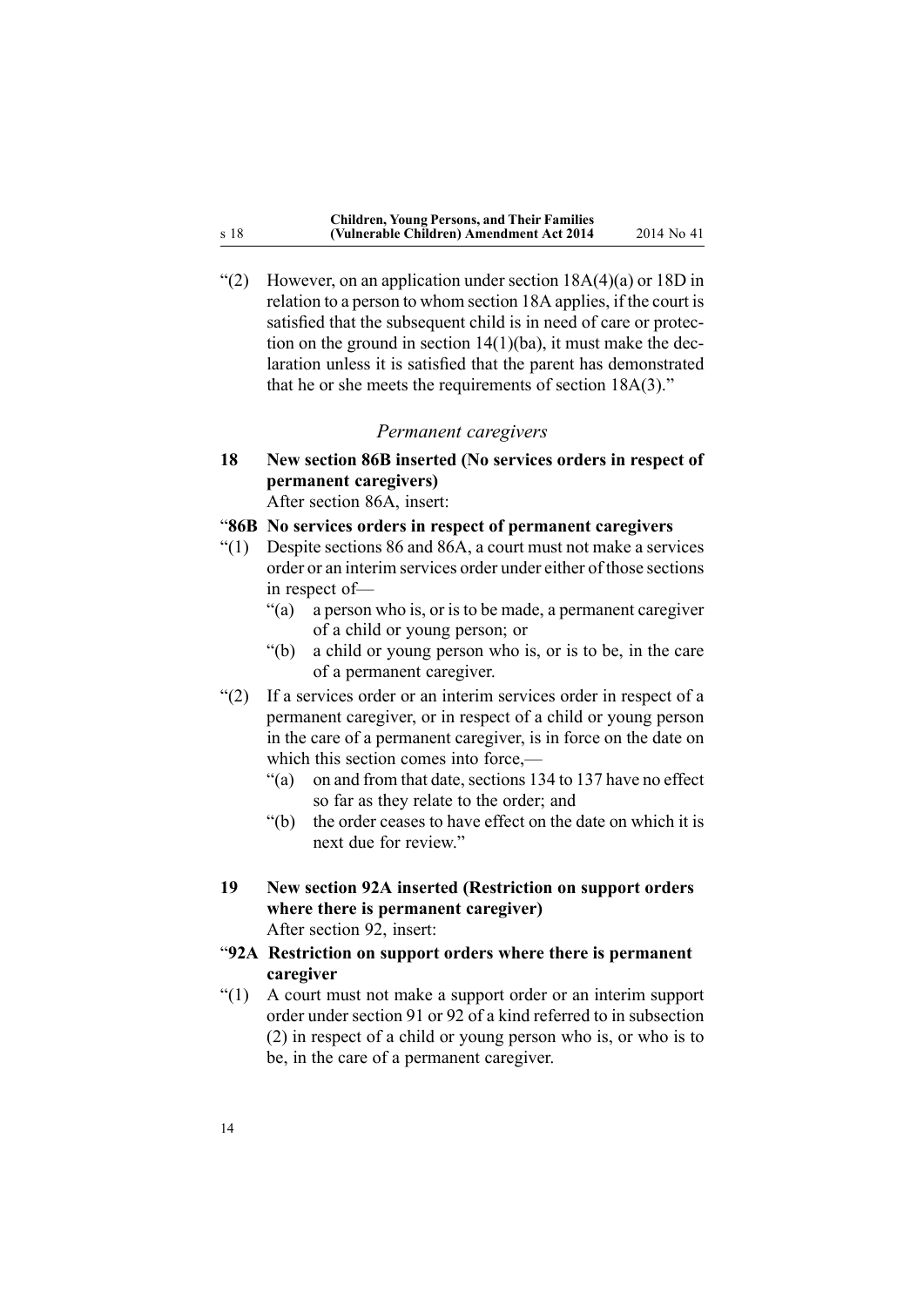<span id="page-14-0"></span>"(2) The kind of order that must not be made is an order directing the chief executive or any other person or organisation to provide financial or other assistance that could be provided by the chief executive under section 388 or 388A, whether or not that assistance is actually provided."

# *Special guardians*

**20 Section 107 amended (Person in whose custody child or young person is placed may determine access rights in absence of court order)**

> In section [107\(b\)](http://prd-lgnz-nlb.prd.pco.net.nz/pdflink.aspx?id=DLM150436), after "an order under", insert "section  $113B(1)(b)$  or".

# **21 Section 110 replaced (Guardianship orders)** Replace [section](http://prd-lgnz-nlb.prd.pco.net.nz/pdflink.aspx?id=DLM150441) 110 with:

### "**110 Guardianship orders**

- "(1) Where the court makes <sup>a</sup> declaration under section 67 in relation to any child or young person, or on an application referred to in section 110A, it may make an order appointing any of the following persons to be <sup>a</sup> guardian of the child or young person:
	- "(a) the chief executive:
	- "(b) an iwi social service:
	- "(c) <sup>a</sup> cultural social service:
	- "(d) the director of <sup>a</sup> child and family suppor<sup>t</sup> service:
	- "(e) any other person.
- "(2) A guardian appointed under subsection (1) must be appointed as—
	- "(a) the sole guardian of the child or young person; or
	- "(b) <sup>a</sup> guardian of the child or young person in addition to any other guardian.
- "(3) The director of <sup>a</sup> child and family suppor<sup>t</sup> service may not be appointed as the sole guardian of <sup>a</sup> child or young person.
- "(4) If <sup>a</sup> person who is appointed as <sup>a</sup> sole or additional guardian of <sup>a</sup> child or young person under this section is <sup>a</sup> natural person, the court may also make an order under section 113A appointing the person as <sup>a</sup> special guardian of the child or young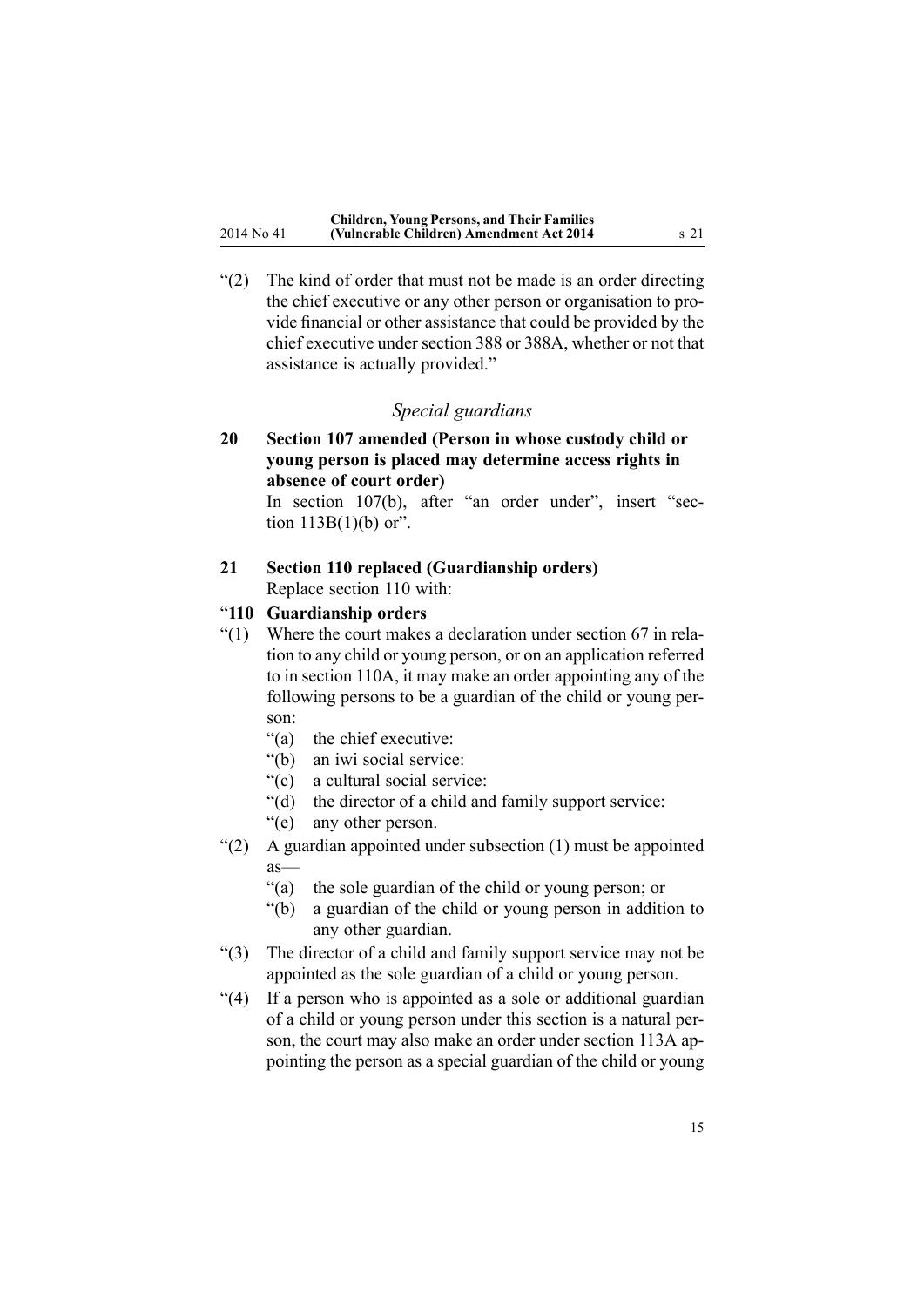<span id="page-15-0"></span>person (including when the order under this section is made at <sup>a</sup> hearing under section 127).

#### "**110A Application for change of guardianship order**

- "(1) If <sup>a</sup> person is, in relation to <sup>a</sup> child or young person, <sup>a</sup> permanent caregiver who is not <sup>a</sup> special guardian, the person may, with the leave of the court, make <sup>a</sup> combined application for <sup>a</sup> guardianship order under section 110 and <sup>a</sup> special guardianship order under section 113A.
- "(2) Leave of the court may be given only if the court is satisfied that—
	- "(a) the application is made with the intention of replacing <sup>a</sup> guardianship order made under section 27 of the Care of Children Act 2004 and all associated parenting orders under section 48 of that Act with the guardianship orders referred to in subsection (1); and
	- "(b) the person has exercised all mechanisms available under the Care of Children Act 2004 to resolve disputes with any paren<sup>t</sup> or other guardian of the child or young person that relate to the circumstances referred to in subsection  $(4)(a)$ .
- "(3) An application under this section must be treated as if it were an application under section 125 for the variation or discharge of an order made under Part 2, and, for that purpose, must be served and heard in accordance with Part 3 (with any necessary modifications).
- "(4) On an application under this section, the court may make the orders applied for only if—
	- "(a) the court is satisfied that—
		- "(i) the person has been unable to effectively exercise his or her guardianship responsibilities or responsibilities to provide day-to-day care to the child or young person under the orders made under the Care of Children Act 2004; and
		- "(ii) that inability is due to the conduct of the parents or other guardians of the child or young person, and that conduct forms <sup>a</sup> pattern of behaviour; and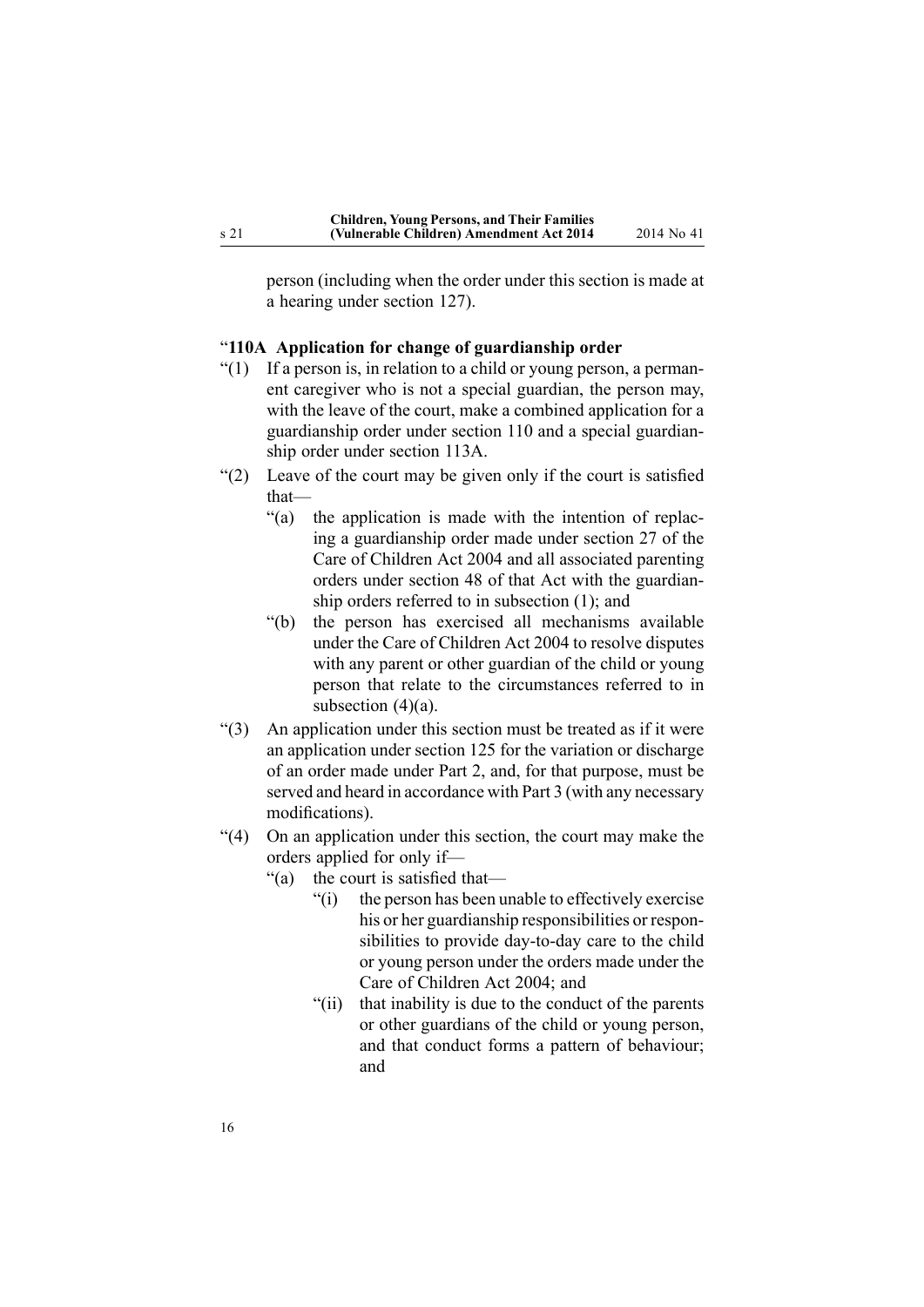- "(iii) the child's or young person's welfare is being threatened or seriously disturbed as <sup>a</sup> result; and
- <span id="page-16-0"></span>"(b) following an application under section 29A of the Care of Children Act 2004, the court will at the same time revoke both the person's appointment as <sup>a</sup> guardian under that Act and any associated parenting orders under section 48 of that Act."

# **22 New sections 113A and 113B inserted**

After [section](http://prd-lgnz-nlb.prd.pco.net.nz/pdflink.aspx?id=DLM150448) 113, insert:

#### "**113A Special guardianship orders**

- "(1) The court may make an order under this section appointing <sup>a</sup> person referred to in section 110(4) as <sup>a</sup> special guardian of <sup>a</sup> child or young person only if—
	- "(a) the appointment is made for the purpose of providing the child or young person with <sup>a</sup> long-term, safe, nurturing, stable, and secure environment that enhances his or her interests; and
	- "(b) either—
		- "(i) the child or young person has no other guardian; or
		- "(ii) the special guardian either replaces, or is additional to, an existing guardian of the child or young person.
- "(2) For the purposes of this section and section 113B, **existing guardian** means any person (other than <sup>a</sup> special guardian) who is <sup>a</sup> guardian of the child or young person, or who would be <sup>a</sup> guardian of the child or young person if the court had not made <sup>a</sup> guardianship order under section 110.

#### "**113B Effect of special guardianship order**

- "(1) Where <sup>a</sup> special guardianship order is made in respec<sup>t</sup> of <sup>a</sup> child or young person, then, whether the special guardian is <sup>a</sup> sole or additional guardian and despite anything in this section,—
	- "(a) the special guardian has custody of the child or young person, and—
		- "(i) no order under section 101 may be made in respec<sup>t</sup> of the child or young person; but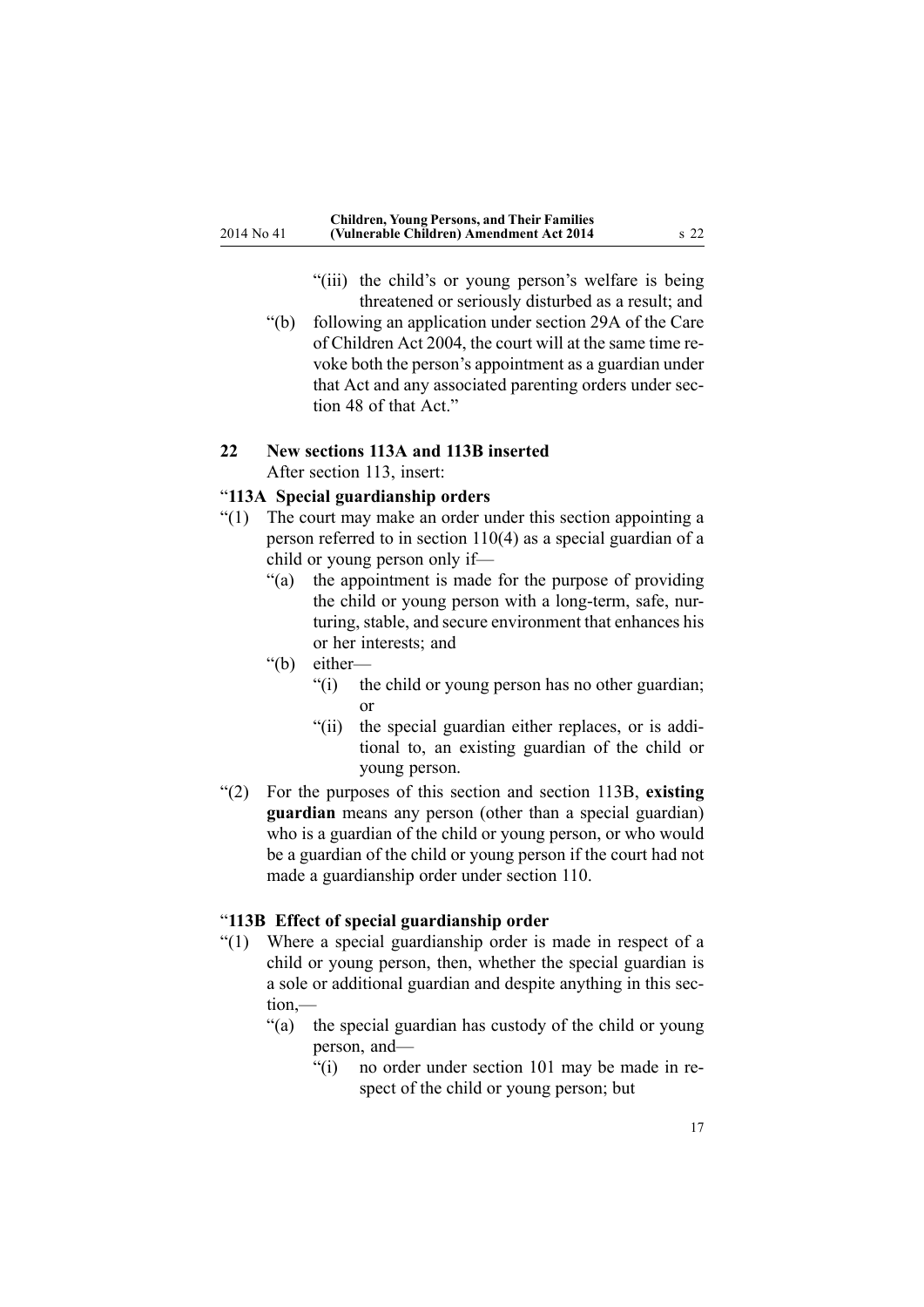- "(ii) section  $114(2)(b)$  and (c) applies as if the special guardian were <sup>a</sup> sole guardian; and
- "(b) the order must specify the access and other rights (not being custody or guardianship rights), including any terms and conditions that apply to those rights, of each existing guardian in relation to the child or young person.
- "(2) Where <sup>a</sup> special guardianship order specifies the access and other rights of any existing guardian,—
	- "(a) no existing guardian may apply for an order under section  $121(2)(c)$  or (d) concerning his or her access or other rights in relation to the child or young person, but any other paren<sup>t</sup> or person may apply for orders under that section in relation to the child or young person, as if the special guardian were <sup>a</sup> sole guardian; and
	- "(b) section 122 applies to any access rights specified in the order as if those access rights had been granted by an order made under section 121.
- "(3) If <sup>a</sup> person who is appointed as the sole guardian of <sup>a</sup> child or young person is also appointed as <sup>a</sup> special guardian, the provisions of this Act relating to sole guardians apply, excep<sup>t</sup> that—
	- "(a) sections 134 and 135 (about reviewing plans) do not apply to the court plan that was prepared for the purposes of section 128; and
	- "(b) despite section  $117(1)(a)$ , the order ceases to have effect when the child or young person attains the age of 18 years or sooner marries or enters into <sup>a</sup> civil union.
- "(4) If <sup>a</sup> person who is appointed as an additional guardian of <sup>a</sup> child or young person is also appointed as <sup>a</sup> special guardian,—
	- "(a) the order must set out which guardianship rights (which may include those set out in section 16(2) of the Care of Children Act 2004) are to be held exclusively by the special guardian and which are to be shared between the existing guardian and the special guardian; and
	- "(b) the order must require that the existing guardian is informed of any decisions made by the special guardian in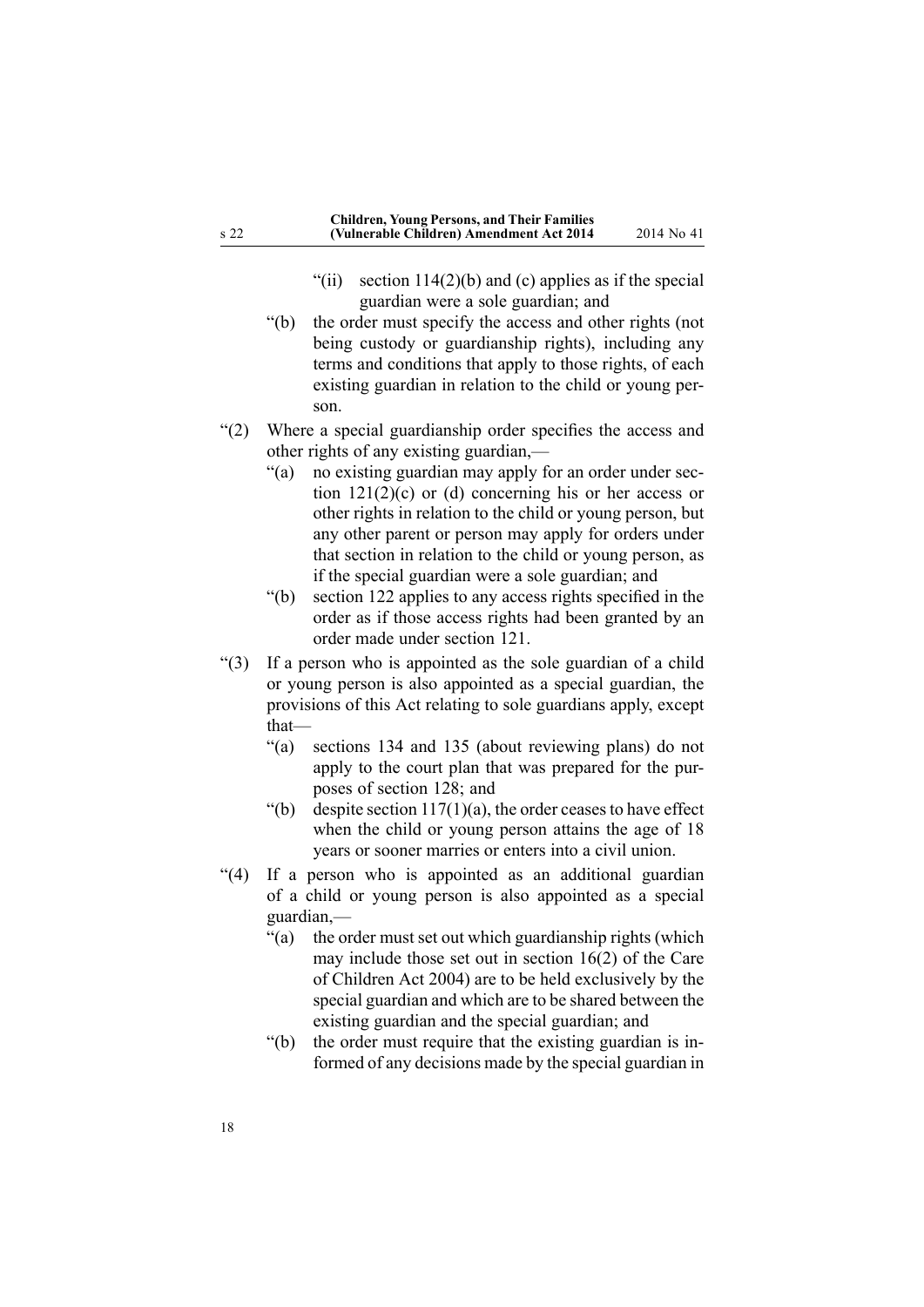the exercise of any guardianship rights held exclusively by the special guardian; and

- <span id="page-18-0"></span>"(c) the provisions of this Act relating to additional guardians apply, excep<sup>t</sup> as follows:
	- $\degree$ (i) no existing guardian may apply under section 115 in respec<sup>t</sup> of any guardianship rights held exclusively by the special guardian; and
	- "(ii) sections 134 and 135 (about reviewing plans) do not apply to the court plan that was prepared for the purposes of section 128; and
	- "(iii) despite section  $117(1)(a)$ , the order ceases to have effect when the child or young person attains the age of 18 years or sooner marries or enters into <sup>a</sup> civil union.
- "(5) Every special guardianship order must require that, if the child or young person to whom the order applies begins to live with anyone other than the special guardian on more than <sup>a</sup> temporary basis, the special guardian must,—
	- "(a) if the child or young person, immediately before the guardianship order was made, was in the custody of the chief executive or <sup>a</sup> natural person, advise <sup>a</sup> social worker; or
	- "(b) if the child or young person, immediately before the guardianship order was made, was in the custody of an iwi social service, cultural social service, or the director of a child and family support service, advise that service or director, as appropriate.
- "(6) The obligation on the chief executive imposed by section 7(2)(e) does not apply in respec<sup>t</sup> of <sup>a</sup> child or young person in respec<sup>t</sup> of whom <sup>a</sup> special guardianship order is made.
- "(7) If <sup>a</sup> child or young person has more than 1 existing guardian, or more than 1 special guardian, this section and any other applicable sections must be applied with all necessary modifications to each existing guardian and each special guardian."

# **23 Section 125 amended (Application for variation or discharge of orders made under this Part)**

(1) After section  $125(1)(g)$ , insert: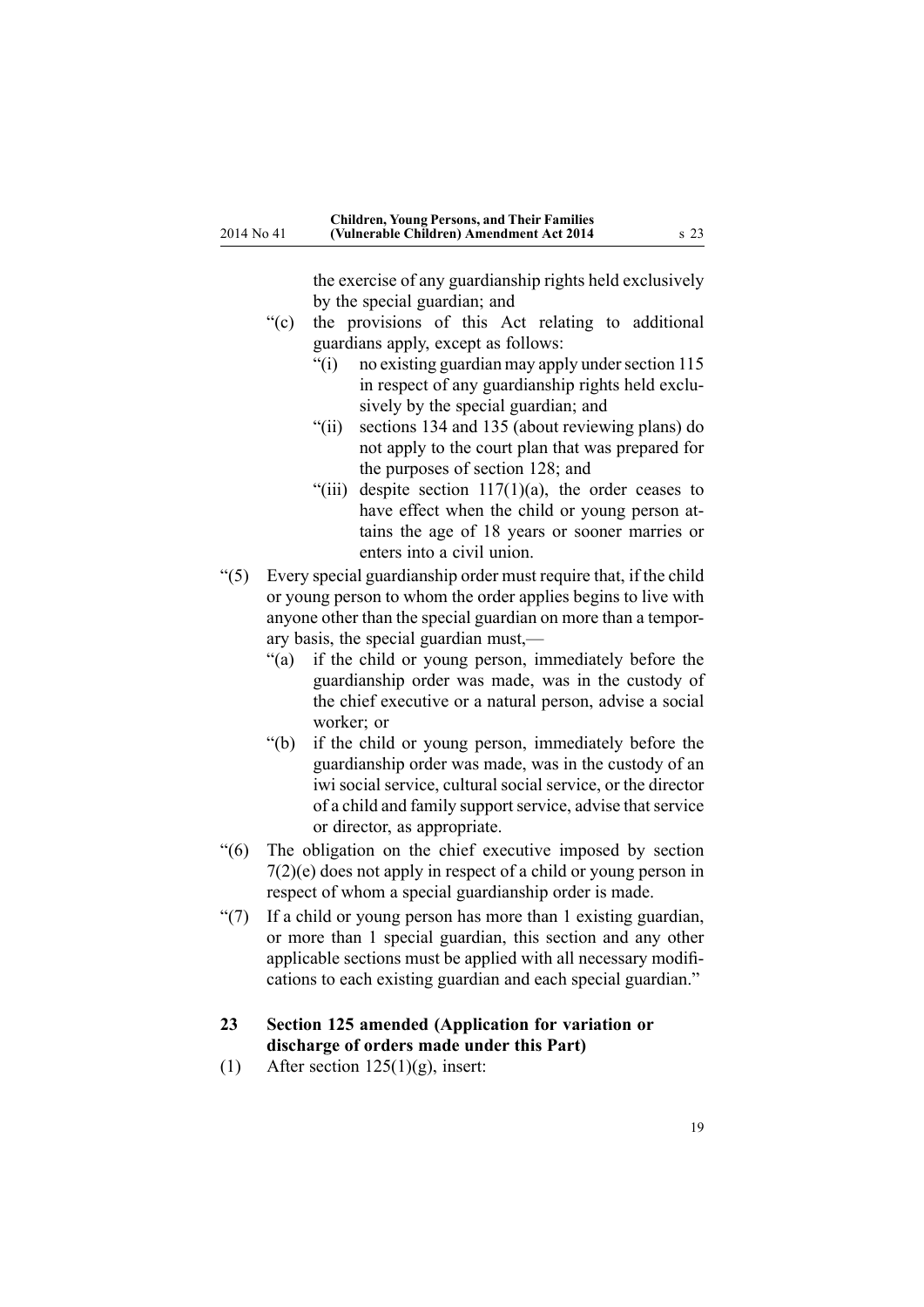- <span id="page-19-0"></span>"(ga) any special guardianship order made under section 113A (but only with leave, as required by subsection  $(1A))$ :".
- (2) After section [125\(1\)](http://prd-lgnz-nlb.prd.pco.net.nz/pdflink.aspx?id=DLM150486), insert:
- "(1A) Leave of the court must be obtained before an application is made for the variation or discharge of <sup>a</sup> special guardianship order made under section 113A, unless—
	- "(a) the application is made by the chief executive, <sup>a</sup> social worker, an iwi social service, <sup>a</sup> cultural social service, or the director of <sup>a</sup> child and family suppor<sup>t</sup> service; or
	- "(b) all parties to the proposed application agree to the making of the application.
- "(1B) Leave may be given for the purpose of subsection (1A) only if—
	- "(a) in the case of an application for discharge, there has been <sup>a</sup> significant change in the circumstances of the child or young person to whom the order relates; and
	- "(b) in the case of an application for variation, there has been <sup>a</sup> significant change in the circumstances of the child or young person to whom the order relates, or in the circumstances of his or her parents or any guardian."
- **24 Section 128 amended (Court to obtain and consider plan for child or young person before making certain orders)** After section [128\(2\)\(d\)](http://prd-lgnz-nlb.prd.pco.net.nz/pdflink.aspx?id=DLM151000), insert:
	- "(e) <sup>a</sup> special guardianship order under section 113A."

#### *Plans and agreements*

# **25 Section 130 amended (Content of plans)**

- (1) Replace section [130\(d\)](http://prd-lgnz-nlb.prd.pco.net.nz/pdflink.aspx?id=DLM151007) and (e) with:
	- "(d) state the responsibilities and personal objectives of the child or young person:
	- "(e) state the responsibilities and personal objectives of any parent, guardian, or other person who, under the plan, will have the care of the child or young person:
	- "(ea) set out the following:
		- "(i) the responsibilities and personal objectives of any parent, guardian, or other person who, under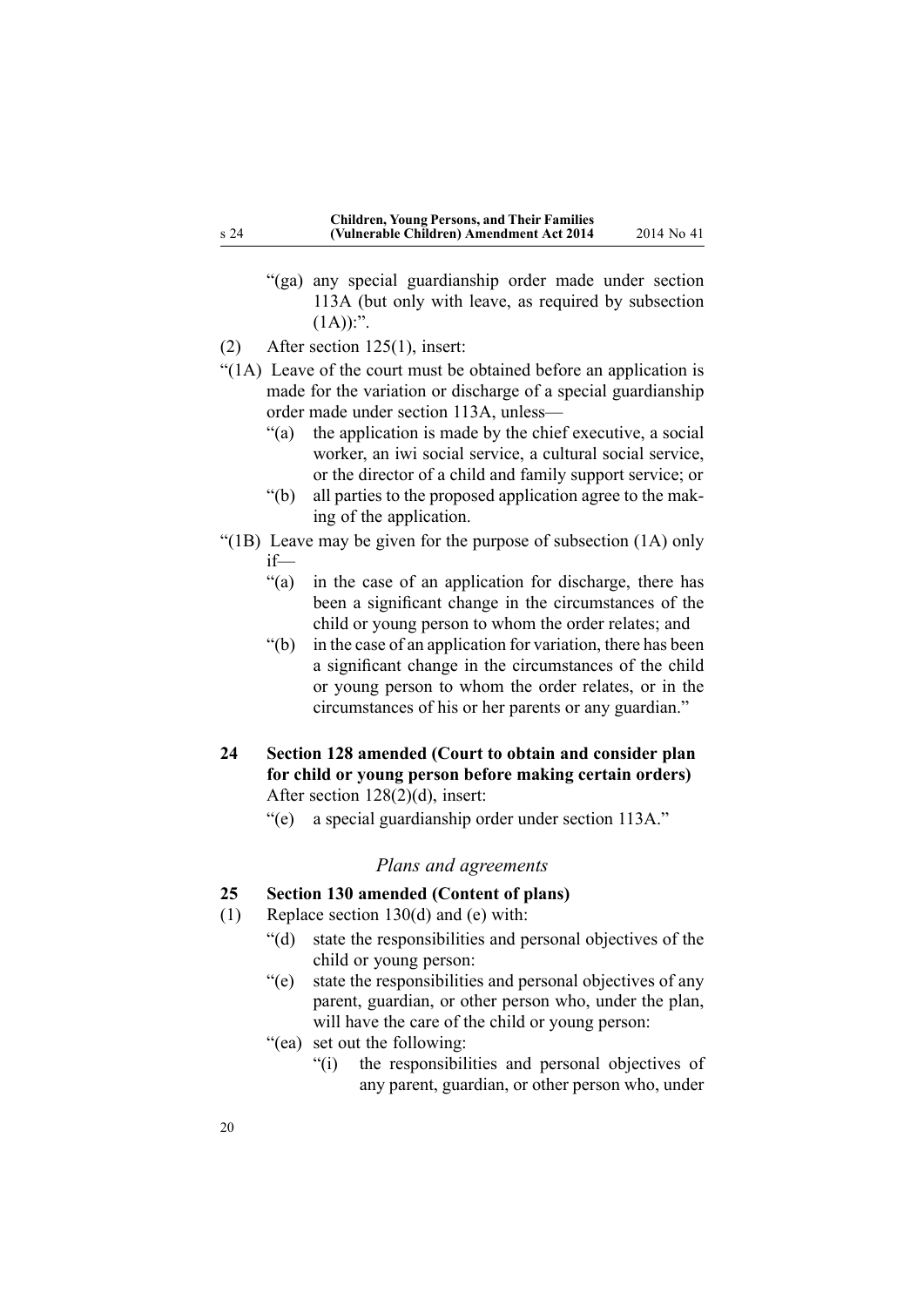<span id="page-20-0"></span>the plan, will not have the care of the child or young person, but who had the care of the child or young person previously and wishes to have the child or young person returned to his or her care:

- "(ii) the steps that each such parent, guardian, or other person must take, or the behavioural changes each must make, before the child or young person can be returned to his or her care:
- "(iii) the time frames within which those steps or changes must be taken or made:
- "(iv) the time within which <sup>a</sup> decision will be made about whether to return the child or young person to the care of any parent, guardian, or other person:".
- (2) In [section](http://prd-lgnz-nlb.prd.pco.net.nz/pdflink.aspx?id=DLM151007) 130, insert as subsections (2) and (3):
- "(2) A plan need not contain the matters set out in subsection  $(1)(ea)$  if the plan is prepared on the basis that there is no realistic possibility that the child or young person will be returned to the care of <sup>a</sup> parent, guardian, or other person referred to in subsection  $(1)(ea)(i)$ , or if the plan relates only to <sup>a</sup> services order under section 86 or <sup>a</sup> suppor<sup>t</sup> order under section 91.
- "(3) If <sup>a</sup> plan does not contain the matters set out in subsection (1)(ea), it must, instead, set out the child's or young person's long-term needs and proposals for how those needs will be met (unless the plan relates only to <sup>a</sup> services order or <sup>a</sup> suppor<sup>t</sup> order)."

#### **26 Section 135 amended (Review of plan)** Replace section [135\(4\)](http://prd-lgnz-nlb.prd.pco.net.nz/pdflink.aspx?id=DLM151015) with:

- "(4) On the reques<sup>t</sup> of <sup>a</sup> person who is required to review <sup>a</sup> plan, for the purpose of reviewing the plan <sup>a</sup> care and protection co-ordinator—
	- "(a) must convene <sup>a</sup> family group conference, unless the plan relates only to <sup>a</sup> services order under section 86; and
	- "(b) may convene <sup>a</sup> family group conference if the plan relates only to <sup>a</sup> services order."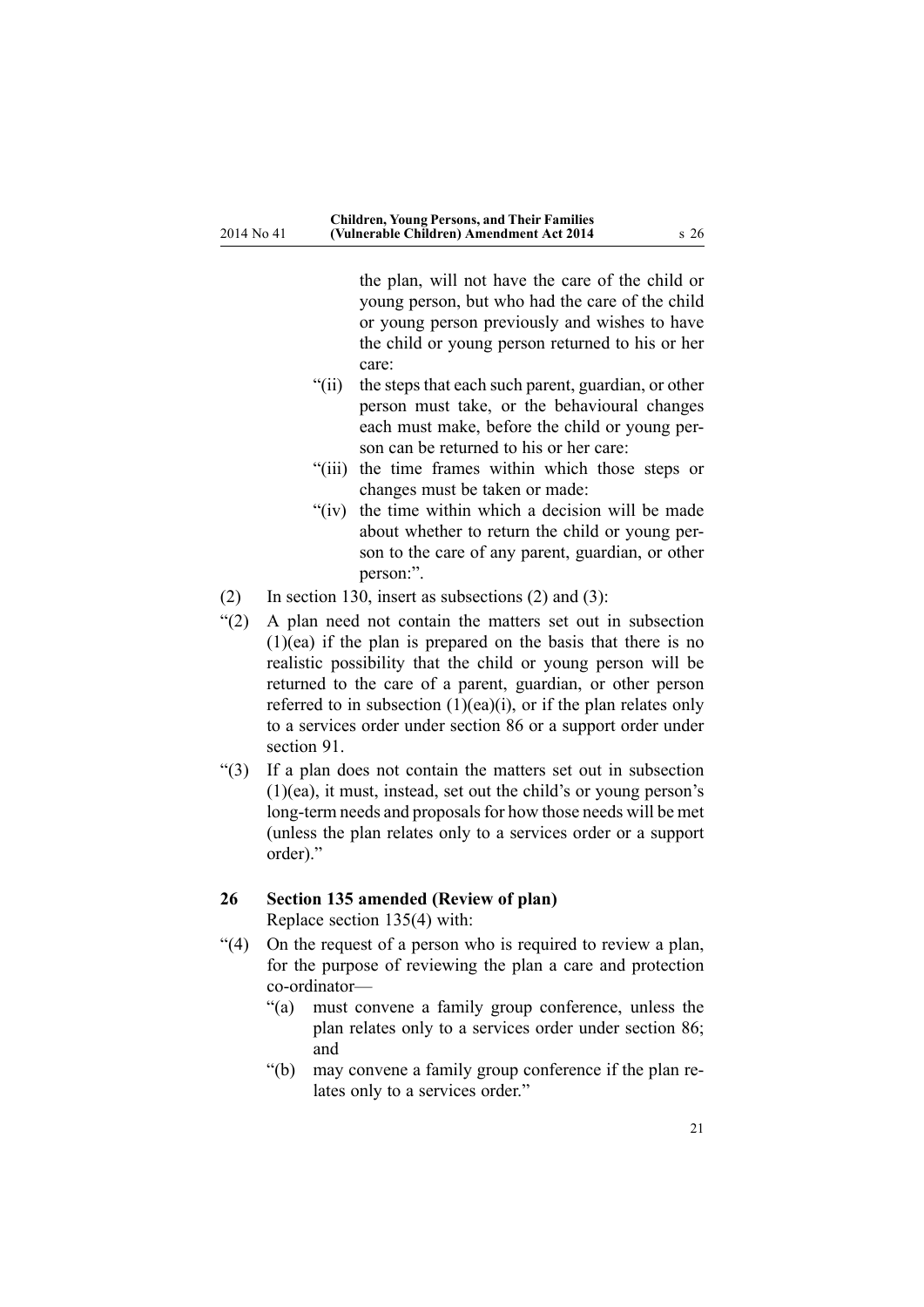| <b>Children, Young Persons, and Their Families</b> |            |
|----------------------------------------------------|------------|
| (Vulnerable Children) Amendment Act 2014           | 2014 No 41 |

# **27 Section 140 amended (Agreements for extended care of children and young persons by chief executive, iwi social service, etc)**

- (1) In section  $140(1)(c)$ , after "days", insert "; or".
- (2) After section  $140(1)(c)$ , insert:

<span id="page-21-0"></span><sup>s</sup> 27

- "(d) with the agreemen<sup>t</sup> of any person referred to in paragraphs (a) to (c) or any other person approved by the chief executive for the purpose of this paragraph, place <sup>a</sup> young person aged 15 years or more in the care of that person for the purpose of assisting the young person to achieve independence."
- (3) In section [140\(2\)](http://prd-lgnz-nlb.prd.pco.net.nz/pdflink.aspx?id=DLM151026), replace "subsection (1)" with "subsection  $(1)(a)$  to  $(c)$ ".
- (4) After section [140\(2\)](http://prd-lgnz-nlb.prd.pco.net.nz/pdflink.aspx?id=DLM151026), insert:
- "(3) An agreement made under subsection  $(1)(d)$  may be entered into for any period of up to 12 months and may, if approved by <sup>a</sup> family group conference convened for the purpose, be extended by any further periods of up to 12 months."

#### **28 Section 141 amended (Agreements for extended care of severely disabled children and young persons)**

- (1) In section [141\(3\)](http://prd-lgnz-nlb.prd.pco.net.nz/pdflink.aspx?id=DLM151029), replace "2 years" with "1 year" in each place.
- (2) After section [141\(3\)](http://prd-lgnz-nlb.prd.pco.net.nz/pdflink.aspx?id=DLM151029), insert:
- "(3A) On and after the date on which section 28 of the Children, Young Persons, and Their Families (Vulnerable Children) Amendment Act 2014 comes into force, the time periods referred to in subsection (3) apply only to an agreement, or an extension to an agreement, that is entered into or agreed to on or after that date."

### **29 Section 145 amended (Agreement not to be made without approval of family group conference)**

- (1) Replace section  $145(1)(b)$  and (c) with:
	- "(b) in the case of <sup>a</sup> proposed agreemen<sup>t</sup> under section 141 or 142, the family group conference has thoroughly explored what services and supports, such as those provided or funded by the Ministry of Health, are available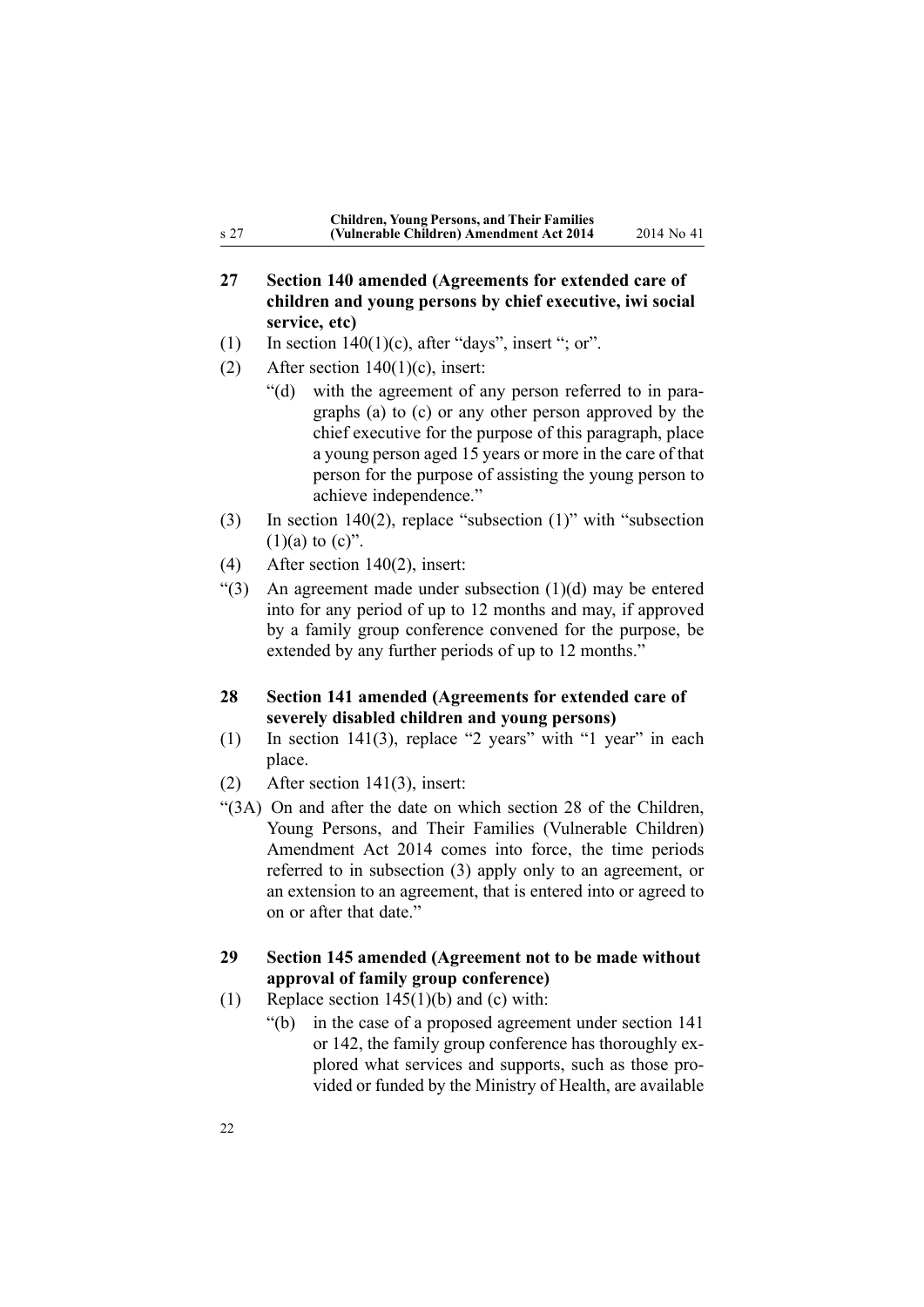to, or in respec<sup>t</sup> of, the child or young person in his or her home environment; and

- <span id="page-22-0"></span>"(c) the family group conference approves the making of the agreement; and
- "(d) <sup>a</sup> care and protection co-ordinator issues <sup>a</sup> certificate to the effect,—
	- "(i) in all cases, that the requirements of paragraphs (a) and (c) have been complied with; and
	- "(ii) in the case of <sup>a</sup> proposed agreemen<sup>t</sup> under section 141 or 142, that the family group conference has thoroughly explored the matters referred to in paragraph (b); and
	- "(iii) in all cases, that the co-ordinator is satisfied that, having regard to the objects, considerations, and principles in sections 4, 5, 6, and 13, the agreement is an appropriate care option for the child or young person."
- (2) In section [145\(2\)](http://prd-lgnz-nlb.prd.pco.net.nz/pdflink.aspx?id=DLM151043), replace "may" with "must".
- (3) After section [145\(2\)\(b\)](http://prd-lgnz-nlb.prd.pco.net.nz/pdflink.aspx?id=DLM151043), insert:
	- "(c) whether an agreemen<sup>t</sup> entered into under section  $140(1)(d)$  for the purpose of assisting a young person to achieve independence should be extended or terminated."

# **30 Section 147 amended (Further restrictions on making agreements)**

- (1) In section [147\(1\)](http://prd-lgnz-nlb.prd.pco.net.nz/pdflink.aspx?id=DLM151045), replace "section 140" with "section  $140(1)(a)$  to  $(c)$ ".
- (2) In section [147\(2\)](http://prd-lgnz-nlb.prd.pco.net.nz/pdflink.aspx?id=DLM151045), replace "section 140" with "section  $140(1)(a)$  to  $(c)$ ".

### *Reports by social workers*

- **31 Section 186 amended (Report by social worker)** Replace section [186\(1\)](http://prd-lgnz-nlb.prd.pco.net.nz/pdflink.aspx?id=DLM151629) and (2) with:
- "(1) Where the court makes <sup>a</sup> declaration under section 67, the court—
	- "(a) must obtain and consider <sup>a</sup> repor<sup>t</sup> from <sup>a</sup> social worker before making—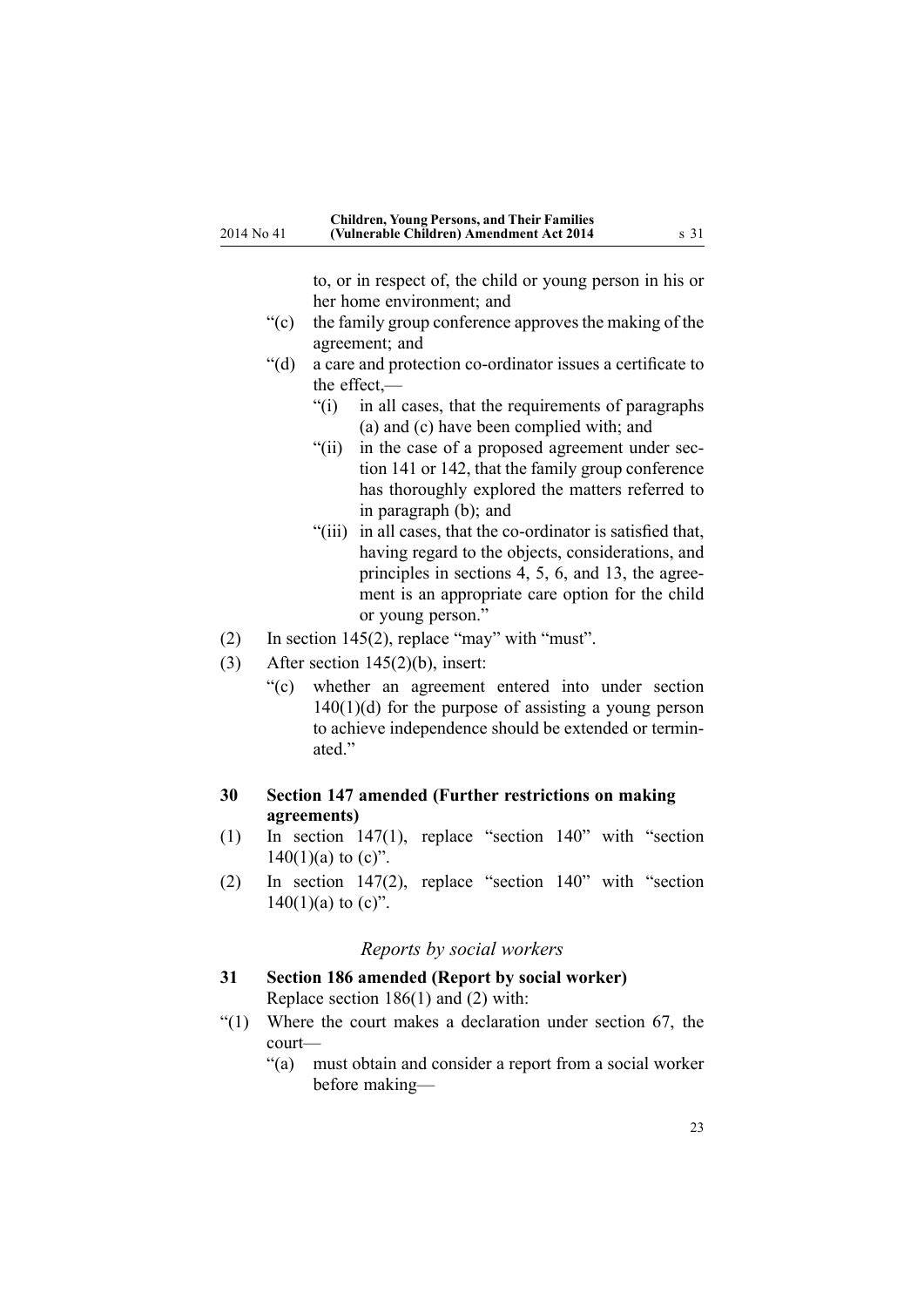- "(i) <sup>a</sup> custody order under section 101 (other than an interim custody order) placing the child or young person in the custody of any person listed in section 101(1); or
- "(ii) <sup>a</sup> guardianship order under section 110 that appoints the chief executive, an iwi social service, <sup>a</sup> cultural social service, or any other person as the sole guardian of the child or young person to whom the declaration relates; or
- "(iii) <sup>a</sup> special guardianship order under section 113A; and
- "(b) may obtain and consider <sup>a</sup> repor<sup>t</sup> from <sup>a</sup> social worker before making any other order referred to in section 83(1) or 84(1).
- "(2) In the course of preparing <sup>a</sup> repor<sup>t</sup> for the purposes of subsection  $(1)(a)$ , the social worker must consider whether there is <sup>a</sup> realistic possibility that the child or young person to whom the repor<sup>t</sup> relates will be returned to the care of the parent, guardian, or other person who had the care of the child or young person before the declaration under section 67 was made.
- "(2A) Every repor<sup>t</sup> provided to the court pursuan<sup>t</sup> to subsection  $(1)(a)$  must (without limiting subsection  $(3)$ ) make a recommendation, with reasons, on whether there is <sup>a</sup> realistic possibility that the child or young person to whom the repor<sup>t</sup> relates can be returned to the care of the parent, guardian, or other person who had the care of the child or young person before the declaration under section 67 was made, and-
	- "(a) if there is such <sup>a</sup> realistic possibility, must—
		- $''(i)$  set out the steps that the parent, guardian, or other person must take, or the behavioural changes that he or she must make, before the child or young person can be returned to his or her care; and
		- "(ii) recommend <sup>a</sup> time when, or <sup>a</sup> period within which, the option of returning the child or young person to the care of the parent, guardian, or other person will be pursued, having particular regard to the age of the child or young person; or
	- "(b) if there is no such realistic possibility, set out—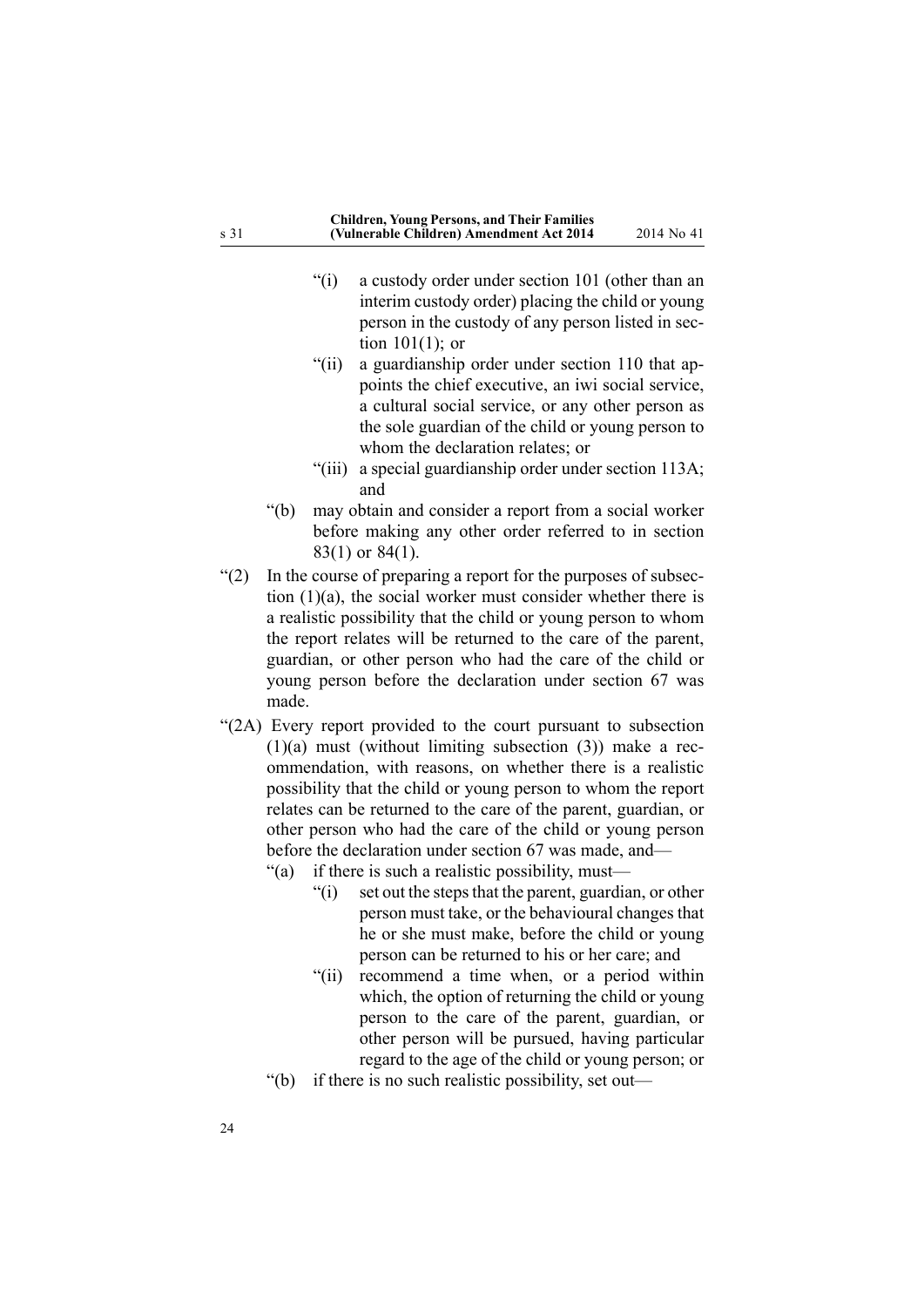- <span id="page-24-0"></span>"(i) the child's or young person's likely long-term needs, and proposals for how those needs will be met; and
- "(ii) if <sup>a</sup> special guardianship order under section 113A is contemplated, <sup>a</sup> recommendation about which guardianship rights, if any, should be shared between the special guardian and the existing guardian (as defined in that section)."

#### *Related amendments to youth justice provisions*

- **32 Section 261 amended (Family group conference may make decisions, recommendations, and plans relating to care or protection of child or young person)** In section [261\(2\)](http://prd-lgnz-nlb.prd.pco.net.nz/pdflink.aspx?id=DLM153402), replace "sections 30 to 38" with "sections 29A to 38".
- **33 Section 267 amended (Enforcement agencies to comply with decisions, recommendations, and plans of family group conference)**

In [section](http://prd-lgnz-nlb.prd.pco.net.nz/pdflink.aspx?id=DLM153410) 267, replace "it is clearly impracticable" with "the enforcement agency considers that it is impracticable, unreasonable,".

# **34 Section 268 amended (Chief executive to give effect to decisions, recommendations, and plans of family group conference)**

- (1) In section [268\(1\)](http://prd-lgnz-nlb.prd.pco.net.nz/pdflink.aspx?id=DLM153411), replace "it is clearly impracticable" with "the chief executive considers that it is impracticable, unreasonable,".
- (2) In section [268\(2\)](http://prd-lgnz-nlb.prd.pco.net.nz/pdflink.aspx?id=DLM153411), replace "it is clearly impracticable" with "it is impracticable, unreasonable,".

# **35 Section 270 amended (Family group conference may reconvene to review its decisions, recommendations, and plans)**

After section [270\(1\)](http://prd-lgnz-nlb.prd.pco.net.nz/pdflink.aspx?id=DLM153415), insert:

"(1A) However, for the purpose of reviewing <sup>a</sup> decision, recommendation, or plan made or formulated by <sup>a</sup> family group con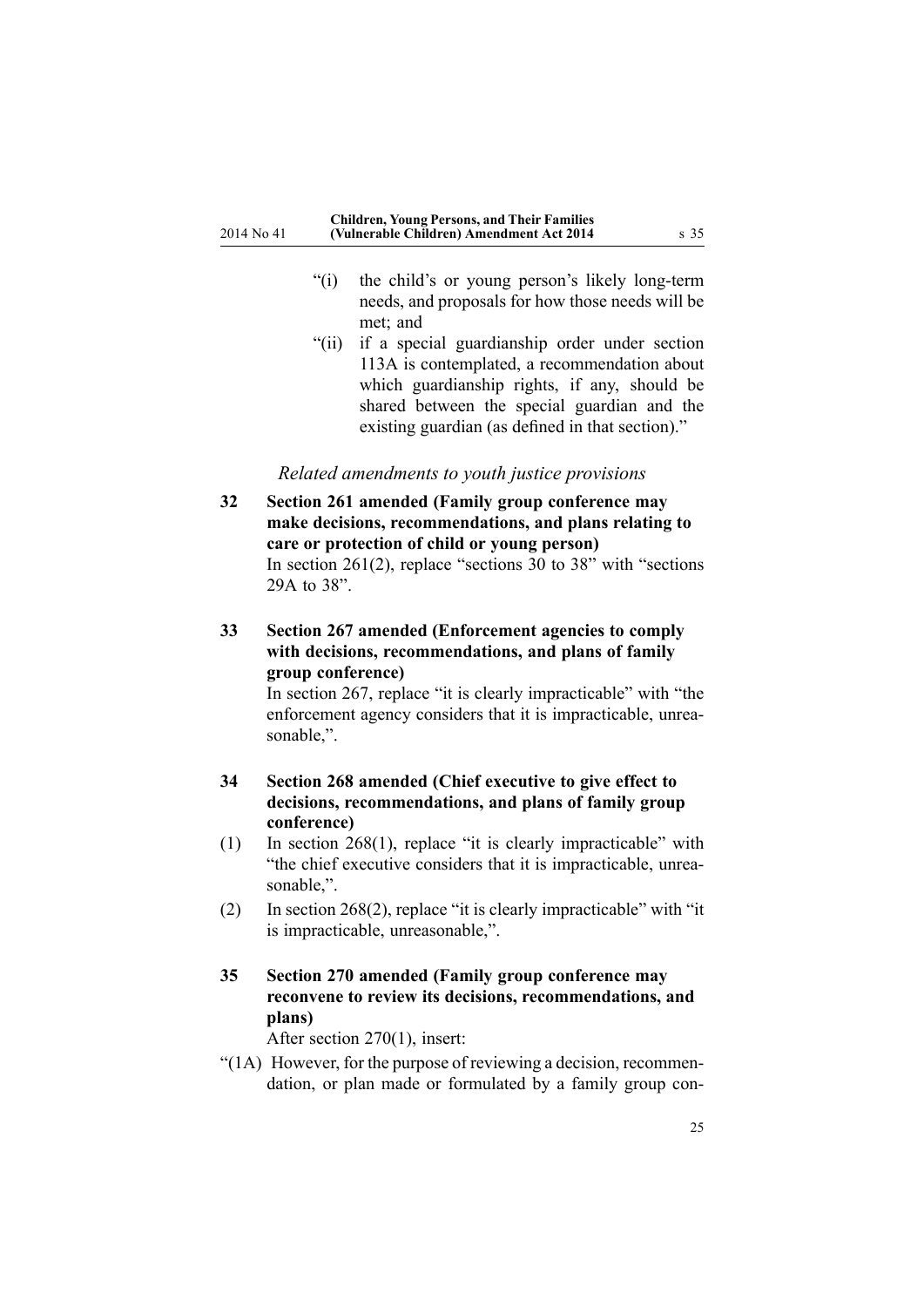<span id="page-25-0"></span>ference under section 261, the youth justice co-ordinator who convened the conference—

- "(a) must reconvene the conference if required to do so by <sup>a</sup> social worker, an iwi social service, <sup>a</sup> cultural social service, or the director of <sup>a</sup> child and family suppor<sup>t</sup> service; and
- "(b) may reconvene the conference at any time, at the co-ordinator's own motion or at the reques<sup>t</sup> of at least 2 members of that conference.
- "(1B) A social worker may require <sup>a</sup> youth justice co-ordinator to reconvene a family group conference under subsection  $(1A)(a)$ only if the chief executive is required under section 34 to give effect to the decision, recommendation, or plan to be reviewed.
- "(1C) An iwi social service, <sup>a</sup> cultural social service, or the director of <sup>a</sup> child and family suppor<sup>t</sup> service may require <sup>a</sup> youth justice co-ordinator to reconvene <sup>a</sup> family group conference under subsection (1A)(a) only if the service is directly involved in the implementation of the decision, recommendation, or plan to be reviewed and has agreed to it under section 30."

#### *Achieving independence*

**36 New section 386A and cross-heading inserted** After [section](http://prd-lgnz-nlb.prd.pco.net.nz/pdflink.aspx?id=DLM154515) 386, insert:

"*Transition from care to independence*

- "**386A Advice and assistance for people moving from care to independence**
- "(1) This section applies to a person who-
	- "(a) is of or over the age of 15 years but under 20 years; and
	- "(b) has at any time been in the care or custody of the chief executive, an iwi social service, <sup>a</sup> cultural social service, or the director of <sup>a</sup> child and family suppor<sup>t</sup> service—
		- "(i) pursuan<sup>t</sup> to any agreemen<sup>t</sup> or order specified in section  $361(a)$ , (c), or (d); and
		- "(ii) for <sup>a</sup> continuous period of at least 3 months after the date that is 3 months before the person's 15th birthday.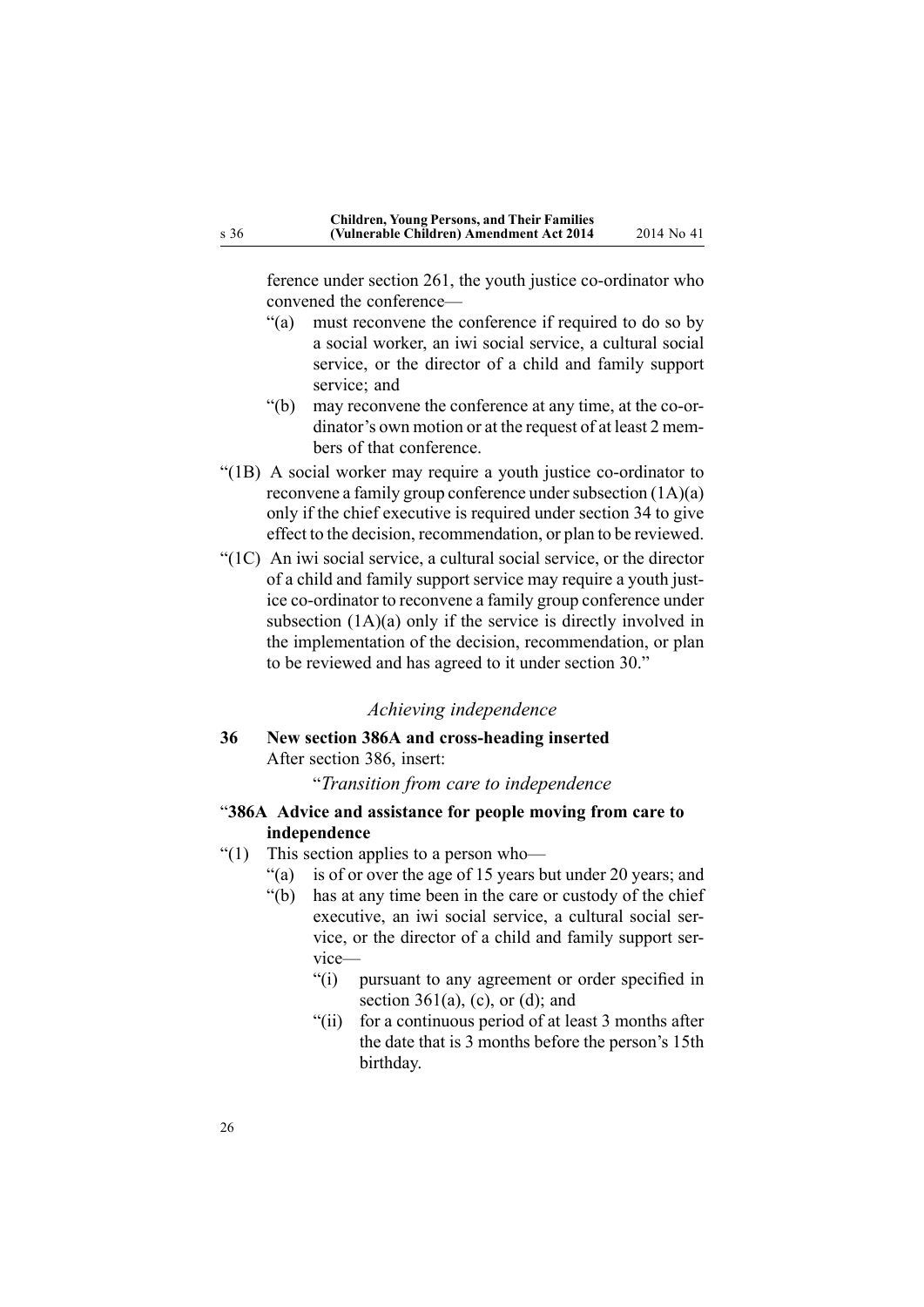- "(2) If <sup>a</sup> person to whom this section applies is in the care or custody of the chief executive, an iwi social service, <sup>a</sup> cultural social service, or the director of <sup>a</sup> child and family suppor<sup>t</sup> service, the person or organisation who has the care or custody of the person must—
	- "(a) consider what advice and assistance the person will need to become and remain independent after he or she leaves care or custody; and
	- "(b) provide, or arrange for the provision of, that advice and assistance to the person, to the extent that it reasonably relates to the period before the person leaves care or custody.
- "(3) If <sup>a</sup> person to whom this section applies requests advice or assistance after he or she leaves the care or custody of an iwi social service, <sup>a</sup> cultural social service, or the director of <sup>a</sup> child and family suppor<sup>t</sup> service, the agency that receives the reques<sup>t</sup> must refer the reques<sup>t</sup> to the chief executive.
- "(4) If <sup>a</sup> person to whom this section applies has left the care or custody referred to in subsection (1), the chief executive—
	- "(a) must provide, or arrange the provision of, such advice and non-financial assistance as the chief executive in his or her discretion considers necessary to enable the person to achieve independence; and
	- "(b) may provide, or arrange the provision of, such financial assistance as the chief executive in his or her discretion considers necessary to enable the person to achieve independence, but only if the chief executive has first considered what other financial assistance is available to the person.
- " $(5)$  Without limiting subsection  $(4)$ , the assistance provided may include any of the following:
	- "(a) giving information:
	- "(b) assisting the person to obtain accommodation, enrol in education or training, or obtain employment:
	- "(c) legal advice:
	- "(d) counselling:
	- "(e) contributing to the expenses incurred by the person in living near the place where he or she is or will be—
		- "(i) employed or seeking employment; or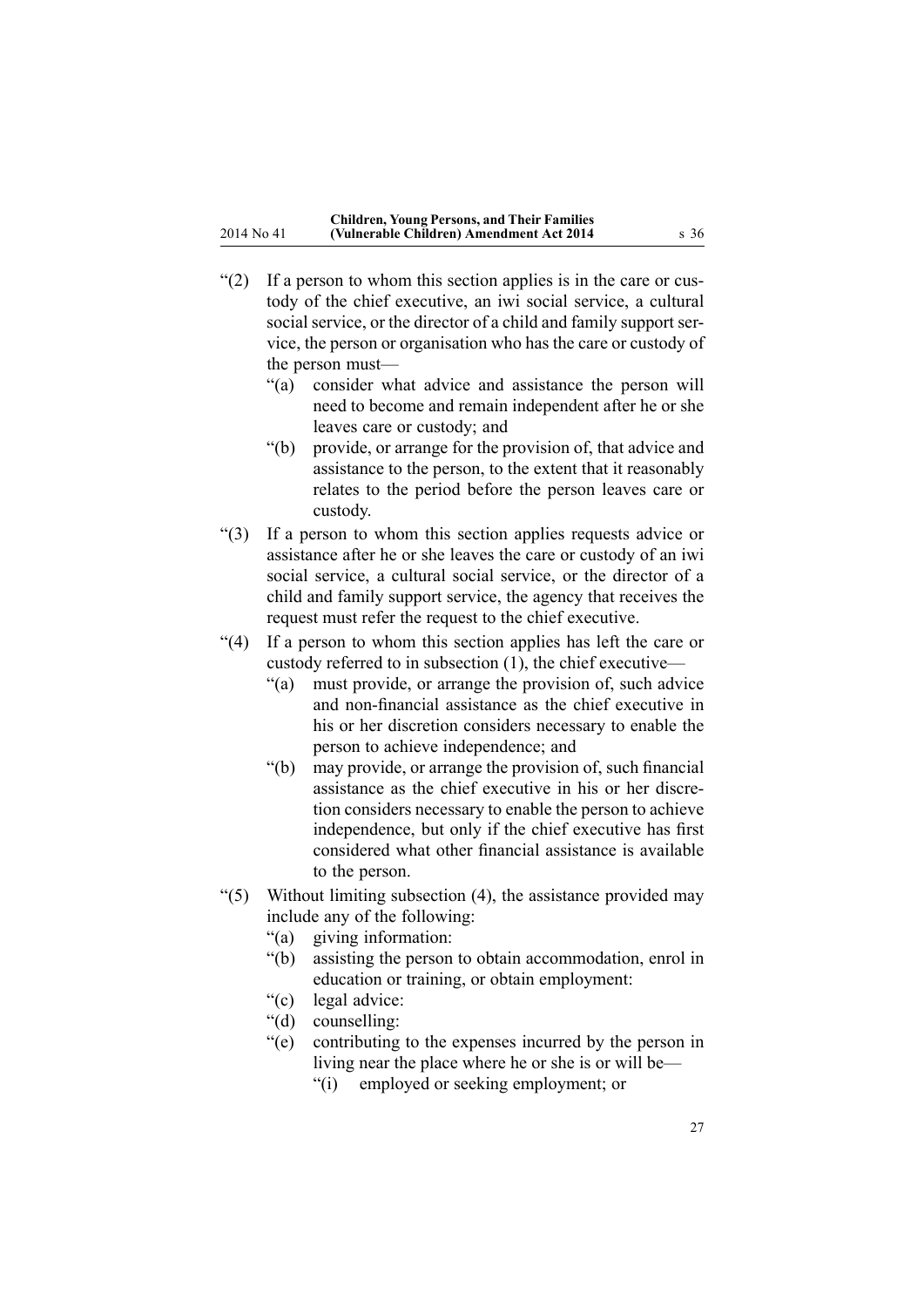- "(ii) receiving education or training:
- <span id="page-27-0"></span>"(f) making <sup>a</sup> gran<sup>t</sup> to assist the person to meet expenses connected with his or her education or training.
- "(6) Financial assistance provided to <sup>a</sup> person under subsection (4)(b) must be paid directly to the person unless the chief executive considers it appropriate to pay all or any of it to the person who is caring for the person in respec<sup>t</sup> of whom the financial assistance is provided.
- "(7) If the chief executive is providing financial assistance to <sup>a</sup> person that includes making <sup>a</sup> contribution or gran<sup>t</sup> with respec<sup>t</sup> to <sup>a</sup> course of education or training, the chief executive may—
	- "(a) continue to do so even though the person reaches the age of 20 years before completing the course; and
	- "(b) disregard any interruption in the person's attendance at the course if the person resumes it as soon as practicable."

#### *Permanent caregivers*

**37 New section 388A inserted (Financial and other assistance to permanent caregivers)**

After [section](http://prd-lgnz-nlb.prd.pco.net.nz/pdflink.aspx?id=DLM154521) 388 insert:

#### "**388A Financial and other assistance to permanent caregivers**

- "(1) The chief executive may from time to time provide financial and other assistance to <sup>a</sup> permanen<sup>t</sup> caregiver of <sup>a</sup> child or young person for the purpose of assisting the permanen<sup>t</sup> caregiver to care for the child or young person.
- "(2) The chief executive must provide financial and other assistance under this section to <sup>a</sup> permanen<sup>t</sup> caregiver of <sup>a</sup> child or young person if—
	- "(a) the need for assistance arises from the care and protection needs or the extraordinary health, education, or developmental needs of the child or young person; and
	- "(b) those needs are greater than it is reasonable to expec<sup>t</sup> the permanen<sup>t</sup> caregiver to meet; and
	- "(c) those needs cannot be met by existing sources of suppor<sup>t</sup> under this Act or any other enactment, and are unlikely to be provided otherwise; and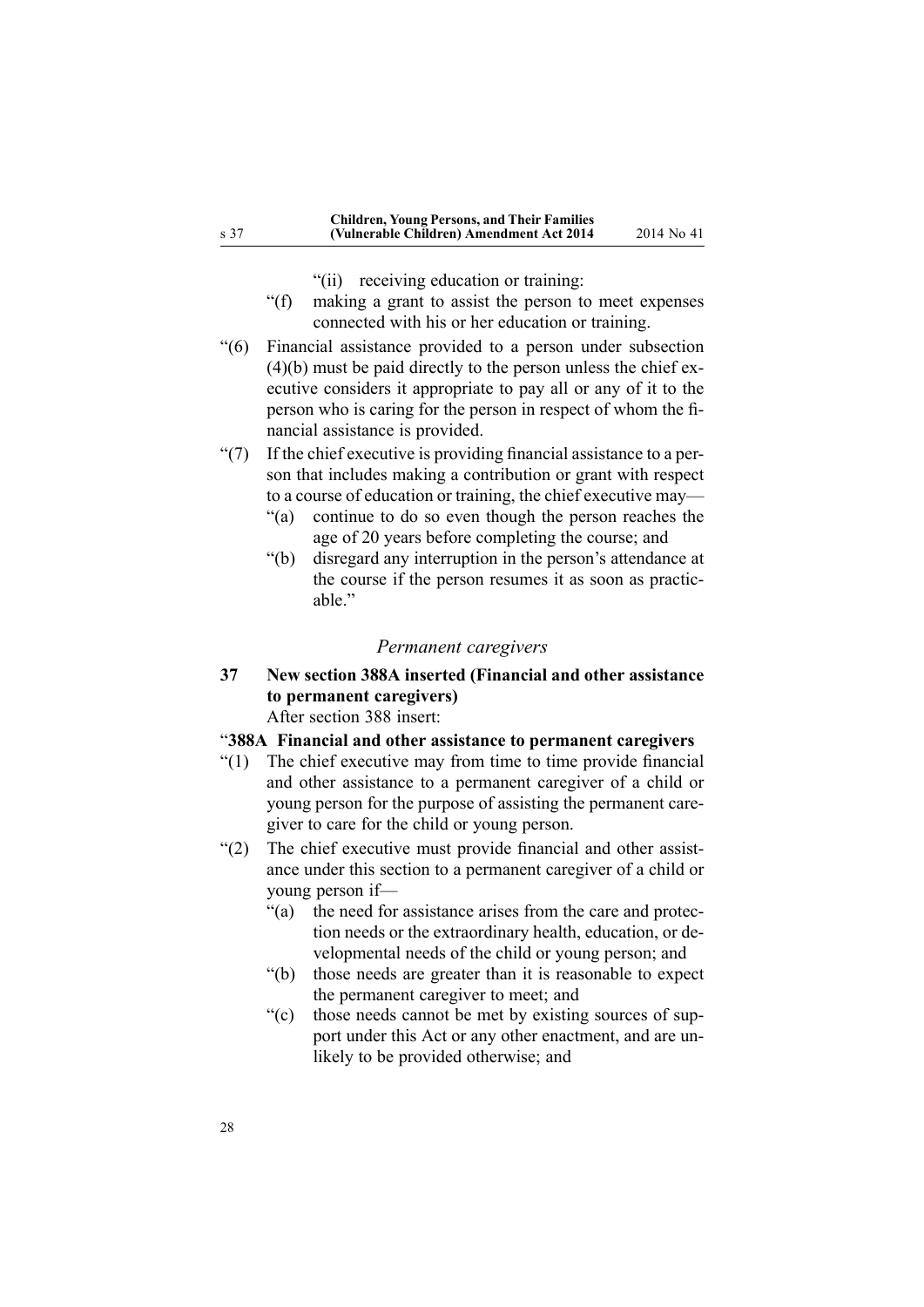- <span id="page-28-0"></span>"(d) it is reasonable in the circumstances for the chief executive to provide the assistance; and
- "(e) the provision of assistance is consistent with any general or special directions (not inconsistent with this section) given to the chief executive in writing by the Minister.
- "(3) A direction given for the purpose of subsection (2)(e) (other than <sup>a</sup> direction of that kind that relates exclusively to an individual) must be published in the *Gazette*.
- "(4) A direction referred to in subsection (3) is <sup>a</sup> disallowable instrument for the purposes of the Legislation Act 2012 and must be presented to the House of Representatives under section 41 of that Act."
- **38 Section 389 amended (Financial and other assistance in other cases)**

In the heading to [section](http://prd-lgnz-nlb.prd.pco.net.nz/pdflink.aspx?id=DLM154524) 389, delete "**and other**".

- **39 New sections 389A and 389B inserted** After [section](http://prd-lgnz-nlb.prd.pco.net.nz/pdflink.aspx?id=DLM154524) 389, insert:
- "**389A Review of decisions about financial or other assistance to permanent caregivers**
- "(1) A permanen<sup>t</sup> caregiver who is dissatisfied with any decision of the chief executive regarding the provision of financial or other assistance under section 388A(2) may apply for an internal review of that decision.
- "(2) The internal review must be conducted in accordance with <sup>a</sup> process established from time to time by the chief executive for that purpose, and must confirm, modify, or reverse the original decision.
- "(3) A confirmed or modified decision is for all purposes to be treated as the decision of the chief executive under section 388A(2).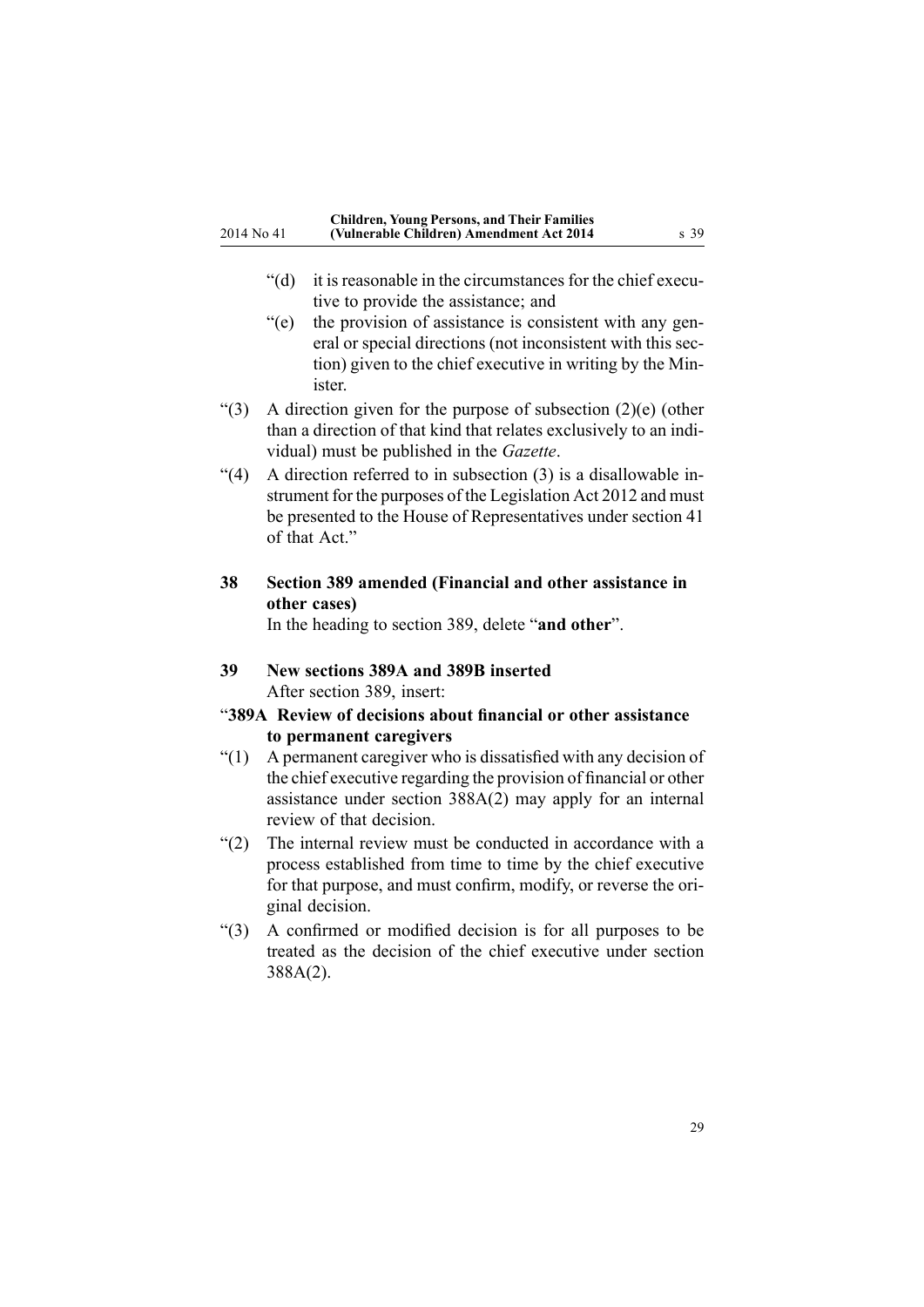# <span id="page-29-0"></span>"**389B Appeal against decisions about financial or other assistance to permanent caregivers**

- $\degree$ (1) A permanent caregiver who has applied for a review of a decision under section 388A(2) may appeal to the Family Court against the decision if he or she—
	- "(a) has not received notification of the outcome of the review within 3 months after the application was lodged; or
	- "(b) is dissatisfied with the outcome of the review.
- "(2) An appeal under this section may be made only on the ground that the decision is wrong or unreasonable, or both.
- "(3) The appeal must be made by filing <sup>a</sup> written notice of appeal in the Family Court, and the notice of appeal must—
	- "(a) set out the particulars supporting the grounds of appeal and the relief sought; and
	- "(b) be served on the chief executive in accordance with rules of court.
- "(4) After being served with <sup>a</sup> notice of appeal, the department must, as soon as practicable, file in the Family Court <sup>a</sup> repor<sup>t</sup> that contains the decision appealed against, the considerations to which regard was had in making that decision, and <sup>a</sup> copy of all information that the chief executive had when making it.
- "(5) The Family Court may (on an application for the purpose, or its own initiative), but is not obliged to, appoint <sup>a</sup> lawyer for the child or young person to whom the appeal relates, in which case sections 159(2) and (3), 161, and 162 apply accordingly with any necessary modifications.
- "(6) An appeal under this section is by way of rehearing, and is to be heard and determined in accordance with this section and rules of court.
- "(7) The Family Court's determination of the appeal may confirm, modify, or reverse the decision appealed against, and the chief executive must give effect to that determination.
- $\degree$ (8) A Family Court's determination of an appeal under this section is final."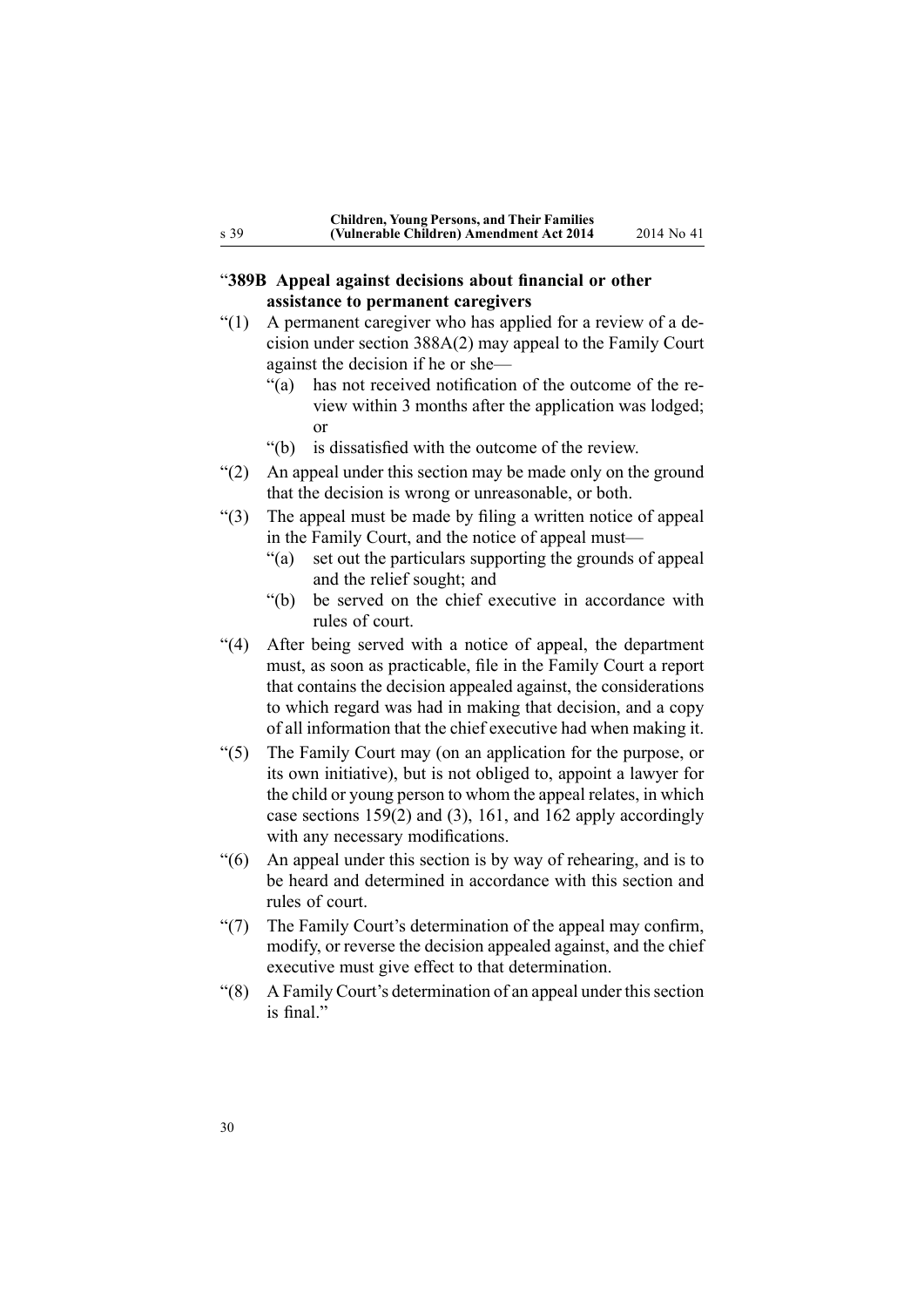*Appointments outside State Sector Act 1988*

### <span id="page-30-0"></span>**40 Section 423 amended (Appointment of care and protection co-ordinators)**

- (1) Replace section [423\(1\)](http://prd-lgnz-nlb.prd.pco.net.nz/pdflink.aspx?id=DLM155027) with:
- "(1) The chief executive must appoint <sup>a</sup> sufficient number of care and protection co-ordinators.
- "(1A) Care and protection co-ordinators may—
	- "(a) be appointed under the State Sector Act 1988; or
	- "(b) be employees of an **approved service**, which in this section and sections 425 and 427 means any of the following:
		- "(i) an iwi social service:
		- "(ii) <sup>a</sup> cultural social service:
		- "(iii) <sup>a</sup> child and family suppor<sup>t</sup> service:
		- "(iv) <sup>a</sup> community service."
- (2) After section [423\(2\)](http://prd-lgnz-nlb.prd.pco.net.nz/pdflink.aspx?id=DLM155027), insert:
- "(3) An employee of an approved service—
	- "(a) may be appointed as <sup>a</sup> care and protection co-ordinator for <sup>a</sup> term of not more than 3 years, but the term may be renewed by the chief executive from time to time; and
	- "(b) may have his or her appointment as <sup>a</sup> care and protection co-ordinator cancelled (without compensation) by the chief executive on any ground that the chief executive considers justifies removal from the office; but the removal may only take place after consultation with the person's employer and after <sup>a</sup> process that accords with the principles of natural justice has been completed; and
	- "(c) ceases to be appointed as <sup>a</sup> care and protection co-ordinator (and no compensation is payable with respec<sup>t</sup> to that loss of office) if he or she ceases to be an employee of the relevant approved service under which he or she was originally appointed; and
	- "(d) must perform his or her duties as <sup>a</sup> care and protection co-ordinator independently of his or her employer; and
	- "(e) in performing those duties, must have regard to any guidance for care and protection co-ordinators that is issued by the chief executive."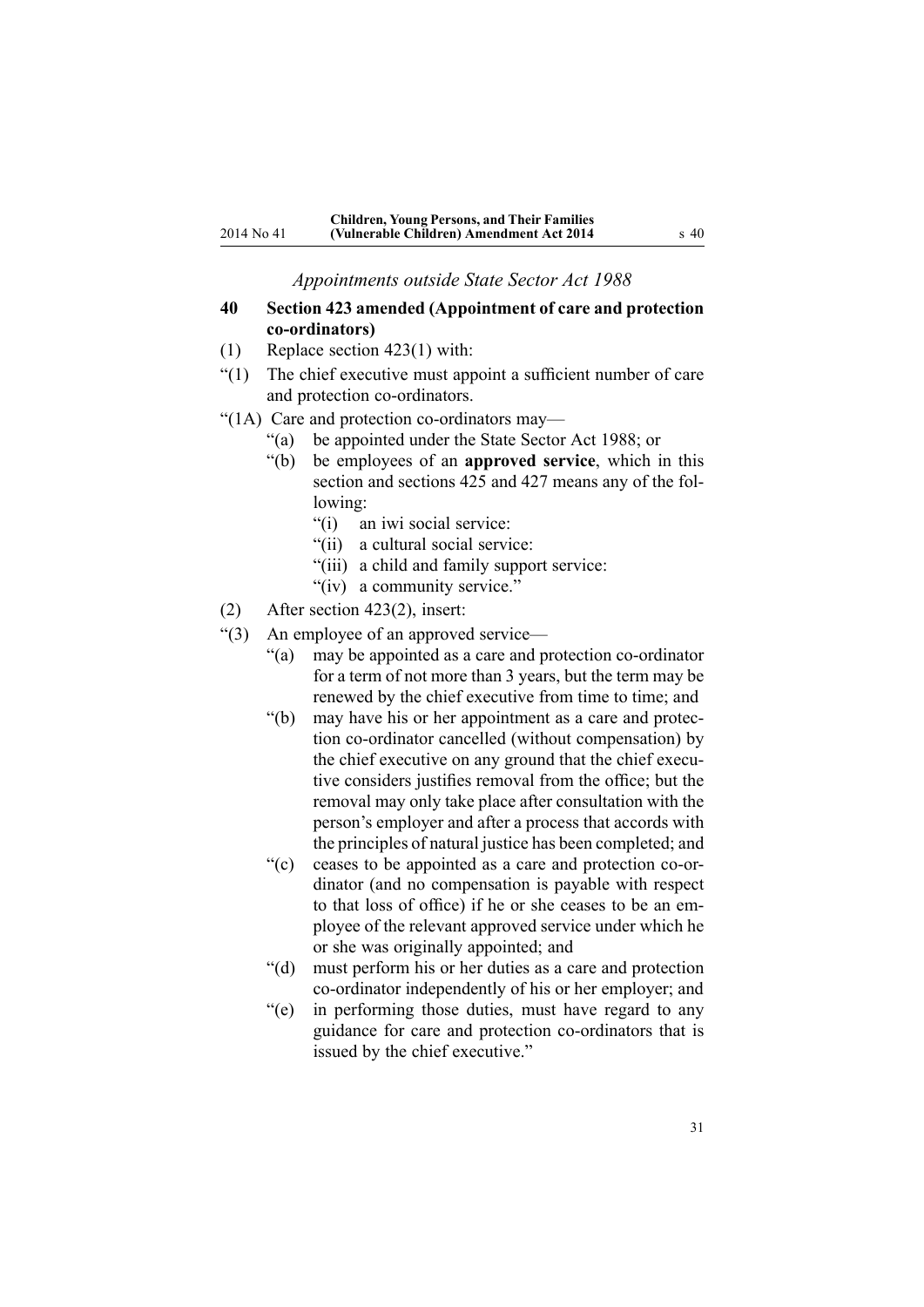| <b>Children, Young Persons, and Their Families</b> |  |
|----------------------------------------------------|--|
| (Vulnerable Children) Amendment Act 2014           |  |

#### <span id="page-31-0"></span>**41 Section 425 amended (Appointment of youth justice co-ordinators)**

- (1) Replace section [425\(1\)](http://prd-lgnz-nlb.prd.pco.net.nz/pdflink.aspx?id=DLM155030) with:
- "(1) The chief executive must appoint <sup>a</sup> sufficient number of youth justice co-ordinators.
- "(1A) Youth justice co-ordinators may—
	- "(a) be appointed under the State Sector Act 1988; or
	- "(b) be employees of an approved service (as defined in section  $423(1A)(b)$ ."
- (2) After section [425\(2\)](http://prd-lgnz-nlb.prd.pco.net.nz/pdflink.aspx?id=DLM155030), insert:
- "(3) An employee of an approved service—
	- "(a) may be appointed as <sup>a</sup> youth justice co-ordinator for <sup>a</sup> term of no more than 3 years, but the term may be renewed by the chief executive from time to time; and
	- "(b) may have his or her appointment as <sup>a</sup> youth justice co-ordinator cancelled (without compensation) by the chief executive on any grounds that the chief executive considers justifies removal from the office; but the removal may only take place after consultation with the person's employer and after <sup>a</sup> process that accords with the principles of natural justice has been completed; and
	- "(c) ceases to be appointed as <sup>a</sup> youth justice co-ordinator (and no compensation is payable with respec<sup>t</sup> to that loss of office) if he or she ceases to be an employee of the relevant approved service under which he orshe was originally appointed; and
	- "(d) must perform his or her duties as <sup>a</sup> youth justice co-ordinator independently of his or her employer; and
	- "(e) in performing those duties, must have regard to any guidance for youth justice co-ordinators that is issued by the chief executive."
- **42 Section 427 amended (Delegation of functions of care and protection co-ordinator or youth justice co-ordinator to social worker)**

After section [427\(1\)](http://prd-lgnz-nlb.prd.pco.net.nz/pdflink.aspx?id=DLM155033), insert: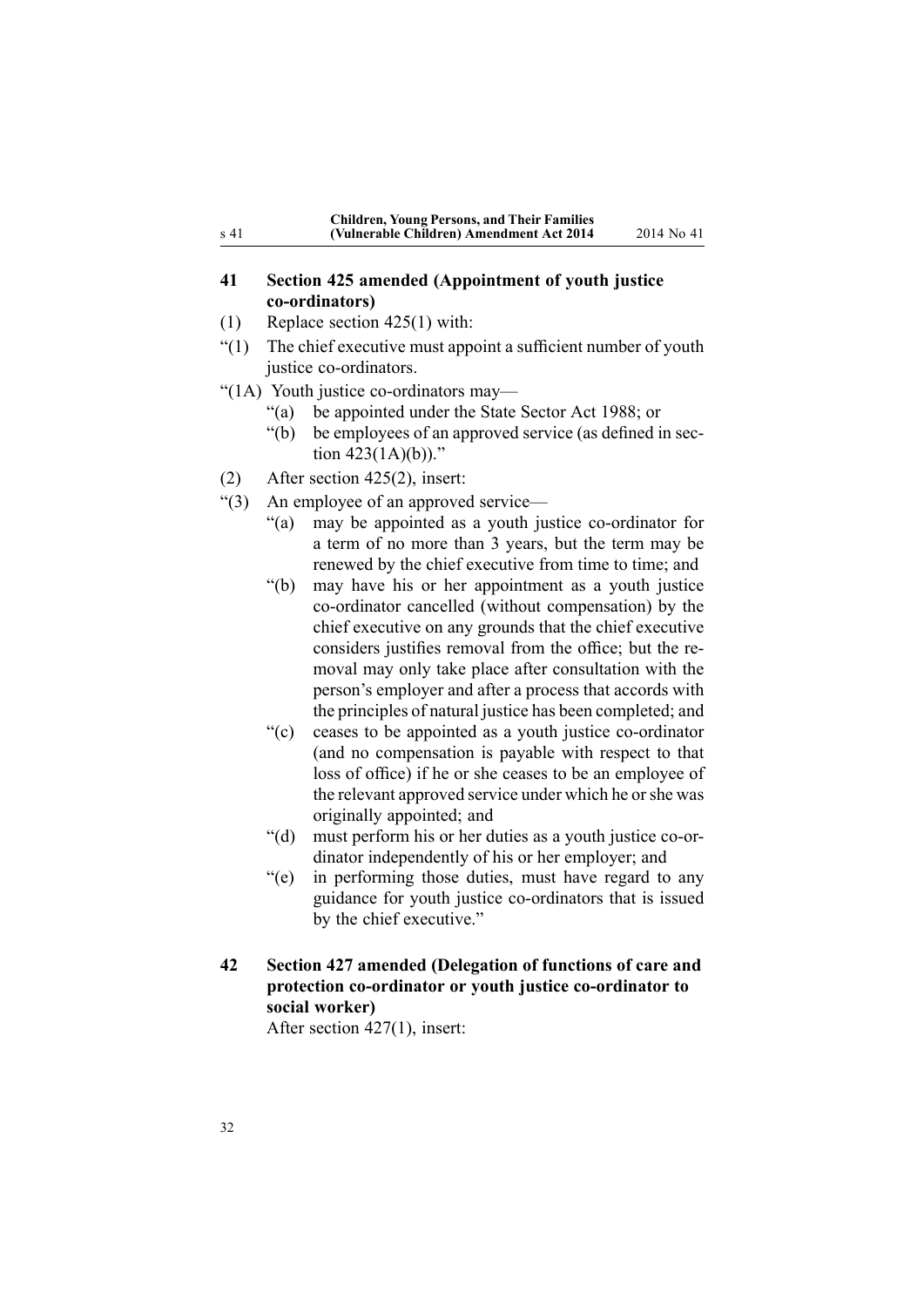<span id="page-32-0"></span>"(1A) Subsection (1) does not apply to <sup>a</sup> care and protection co-ordinator, or to <sup>a</sup> youth justice co-ordinator, who is an employee of an approved service (as defined in section 423(1A)(b))."

#### *Related amendment to Care of Children Act 2004*

# **43 Amendment to Care of Children Act 2004**

- (1) This section amends the Care of [Children](http://prd-lgnz-nlb.prd.pco.net.nz/pdflink.aspx?id=DLM317232) Act 2004.
- (2) After [section](http://prd-lgnz-nlb.prd.pco.net.nz/pdflink.aspx?id=DLM317448) 29, insert:

### "**29A Revocation of appointment as guardian**

- "(1) The court may, on application, revoke the appointment under section 27 of <sup>a</sup> person as <sup>a</sup> guardian of <sup>a</sup> child or young person if—
	- "(a) the person is <sup>a</sup> permanen<sup>t</sup> caregiver (as defined in section 2(1) of the Children, Young Persons, and Their Families Act 1989) who is not <sup>a</sup> special guardian (as defined in that Act); and
	- "(b) the application is made at the same time as an application referred to in section 110A of that Act; and
	- "(c) <sup>a</sup> guardianship order under section 110 of that Act, and <sup>a</sup> special guardianship order under section 113A of that Act, are made.
- "(2) If the court revokes an appointment under this section, it must discharge, under section 56, the associated parenting order under section 48 that confers on the person the role of providing day-to-day care for the child and any associated parenting order that provides for any specified person to have contact with the child."